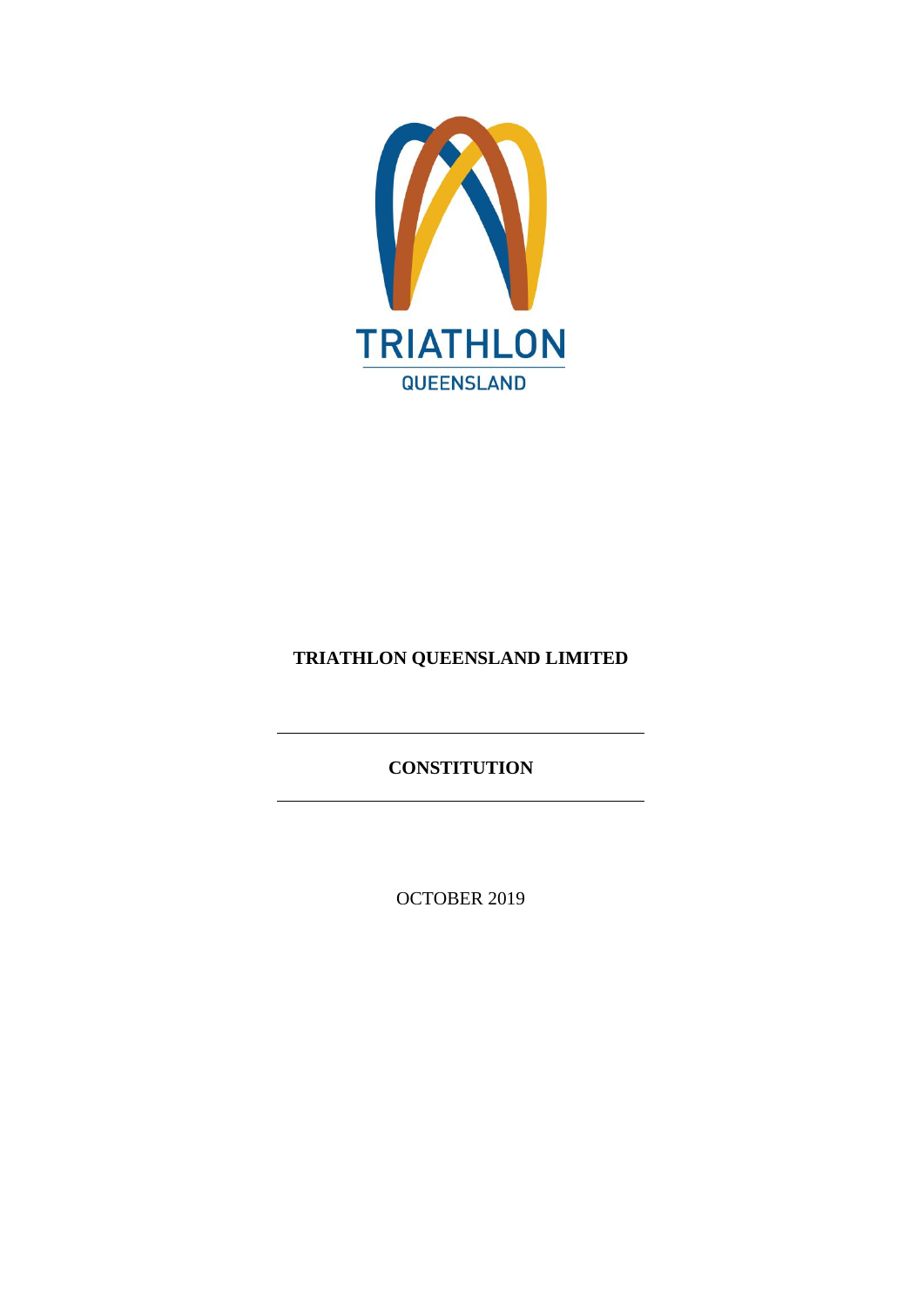# **TABLE OF CONTENTS**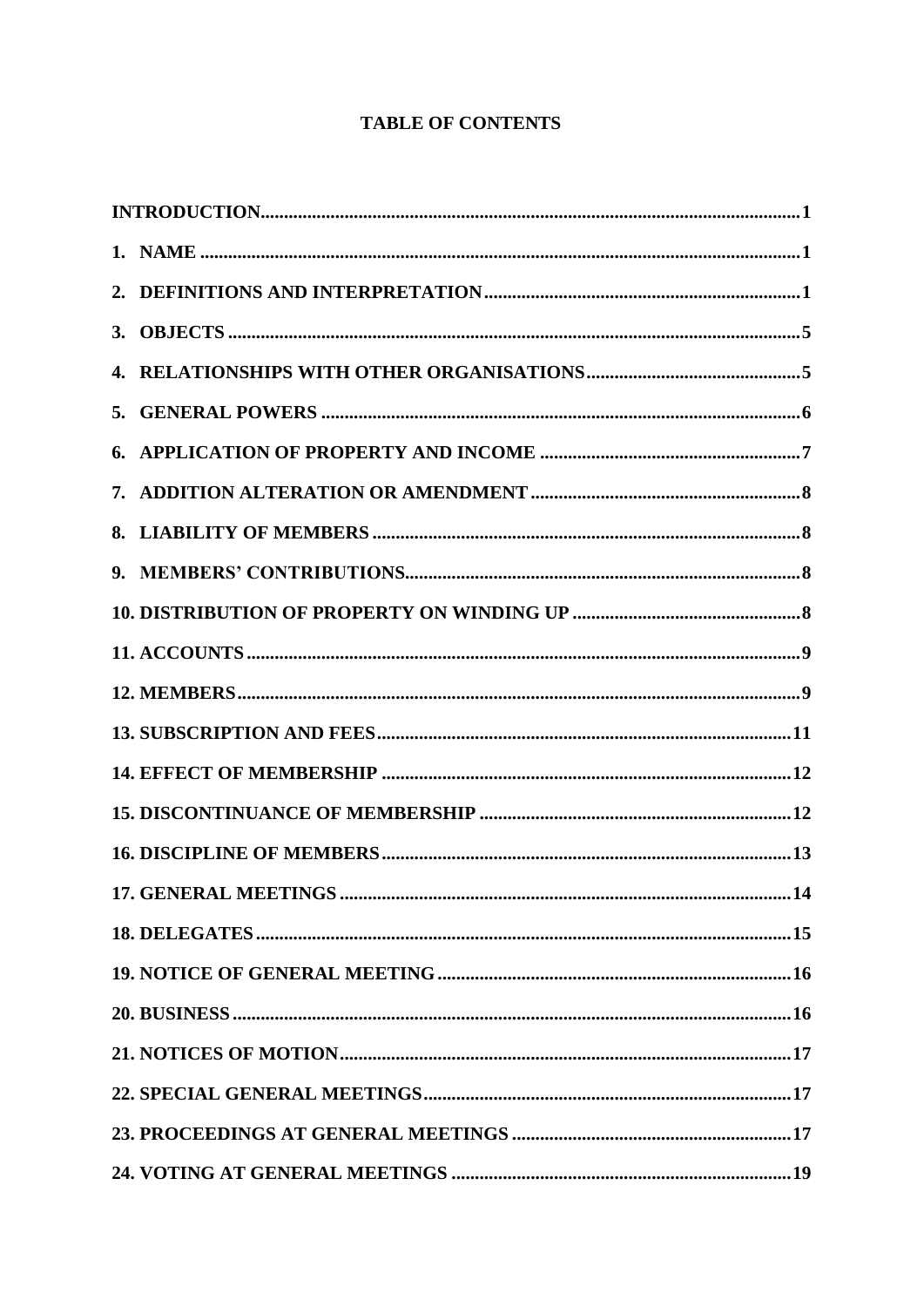

 $\overline{c}$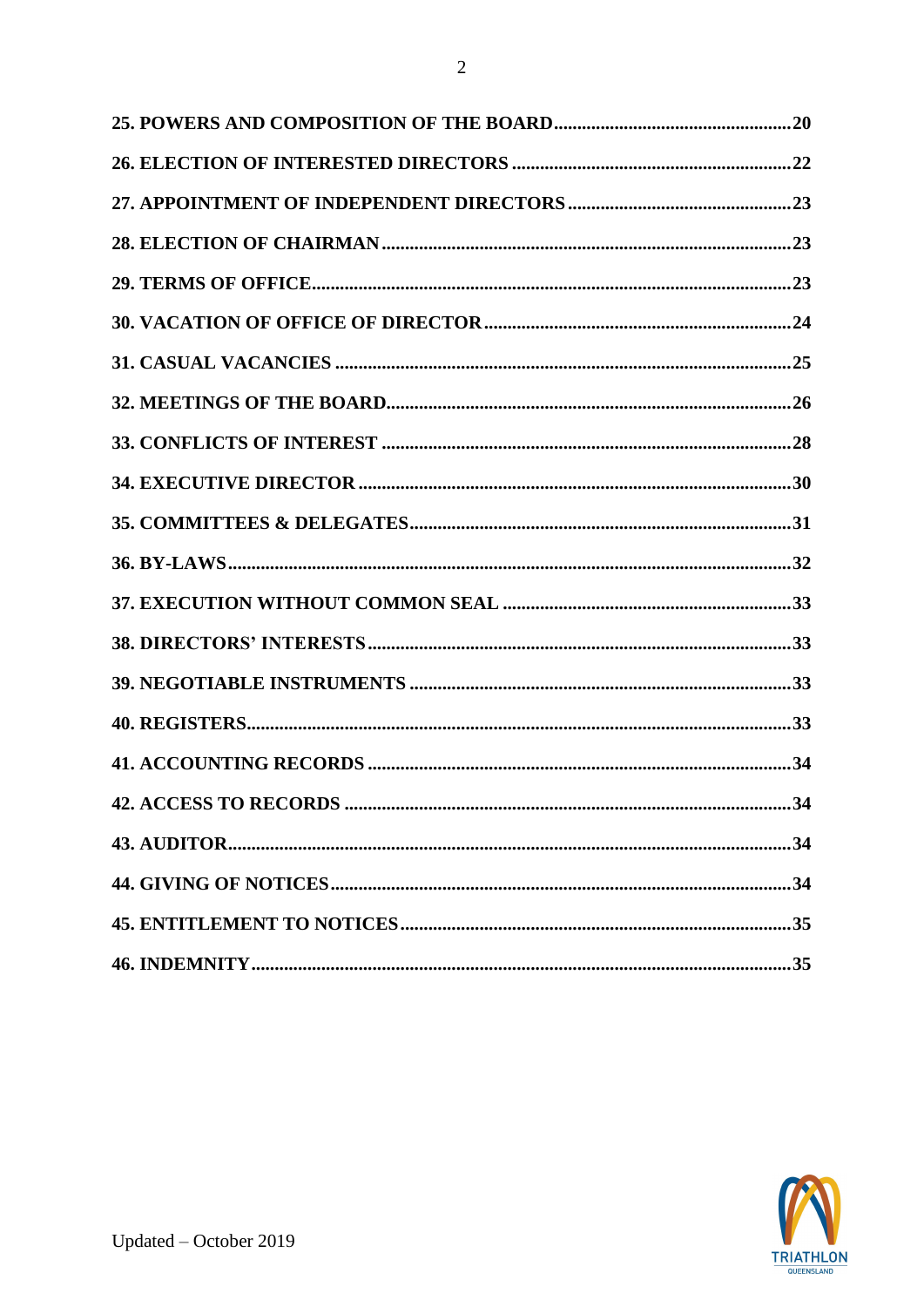# **CORPORATIONS ACT COMPANY LIMITED BY GUARANTEE CONSTITUTION**

#### **of**

## **TRIATHLON QUEENSLAND LIMITED**

#### **INTRODUCTION**

#### **1. NAME**

The name of the company is Triathlon Queensland Limited ("**Company**")

# **2. DEFINITIONS AND INTERPRETATION**

2.1 In this Constitution unless the contrary intention appears:

**"Act"** means the *Corporations Act 2001* (Cth).

**"Affiliated Triathlon Club"** means a club having a minimum memberships of 10 Ordinary Members and an "executive" of at least a president, administrator and treasurer, which the company has approved as an affiliated triathlon club.

**"Affiliated Triathlon Squad"** means an organised group, which is not an affiliated triathlon club, that has as its principal operating purpose the commercial delivery of triathlon services from one or more accredited triathlon coaches, to members of that squad, and which the company has approved as an affiliated triathlon squad.

"**annual general meeting**" means the annual general meeting of the company conducted in accordance with this constitution.

**"aquathlon"** means the sport comprising the combination of the disciplines of swimming and running.

**"board"** means the body consisting of the directors of the company composed in accordance with **Rule [25.2](#page-23-0)**.

**"board Meeting"** means a meeting of the board in person, by teleconference or by videoconference.

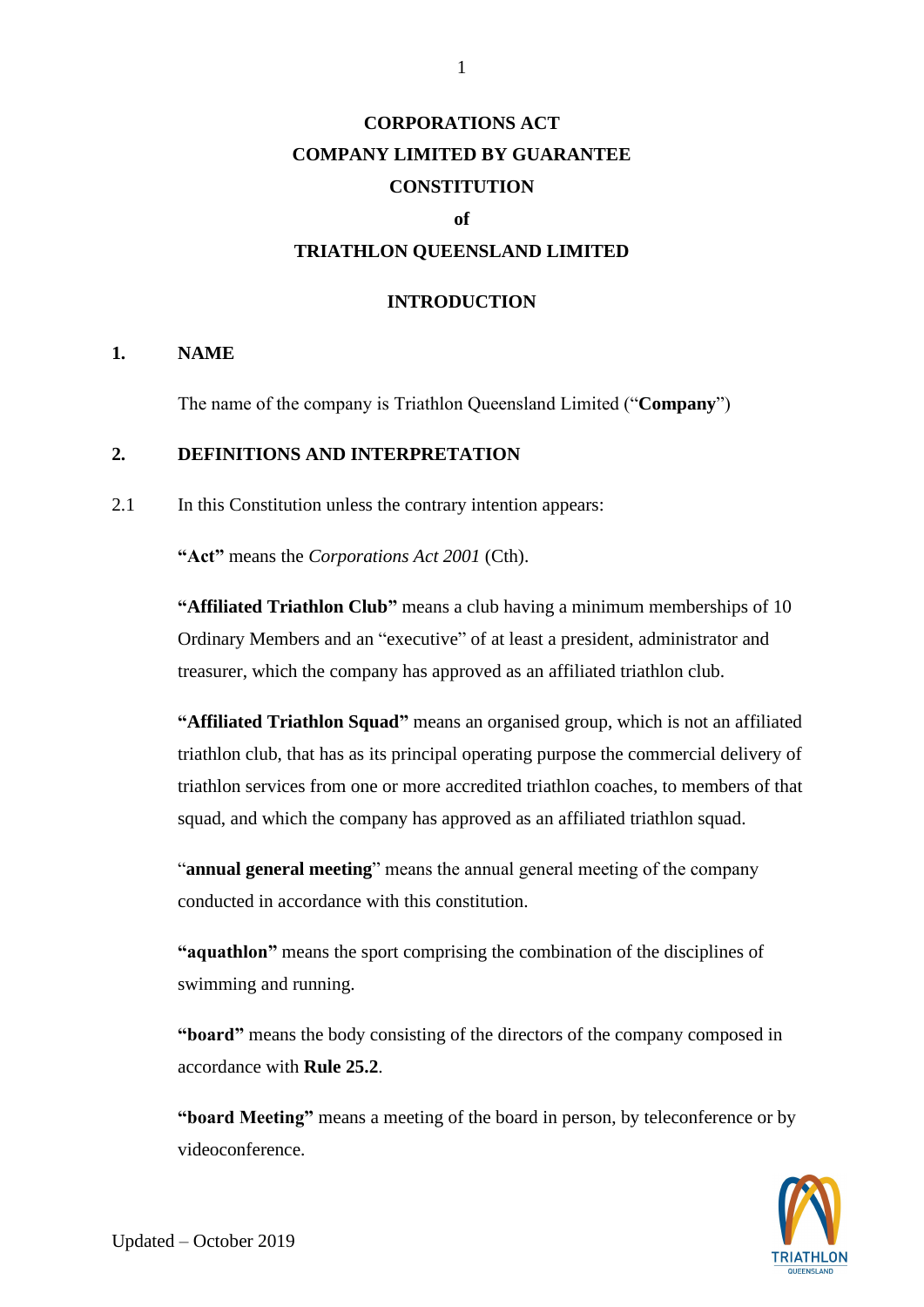**"by-law"** means any by-law or regulation made by the board under **Rule [36](#page-34-0)**.

**"constitution"** means this constitution of the company.

**"delegate"** means a person elected or appointed from time to time by an Affiliated Triathlon Club or Affiliated Triathlon Squad to act for and on behalf of that Affiliated Triathlon Club or Affiliated Triathlon Squad and represent them at general meetings or otherwise.

"director" means a member of the board elected or appointed in accordance with this constitution and includes the president, interested directors and the independent directors.

**"duathlon"** means the sport comprising the combination of the disciplines of cycling and running.

"**Executive Director**" means the Executive Director appointed by the board having such functions as are set out under this constitution.

"**Financial Year**" means the year ending 30 June in each year.

**"Former Body"** means Triathlon Queensland Inc, an incorporated association.

**"general meeting"** means the Annual or any special general meeting of the company.

**"independent director"** means a director appointed under **Rule 27**.

**"individual member"** means an individual who is a financial member the company

**"intellectual property"** means all rights subsisting in copyright, trade names, trade marks, logos, designs, equipment, images (including photographs, videos or films) or service marks (whether registered or registrable) relating to the company or any event or competition, product, publication, calendar of events or activity (including all Queensland championships) developed, conducted, promoted or administered by the company.

"**interested director**" means a director elected under **Rule [26](#page-24-0)**.

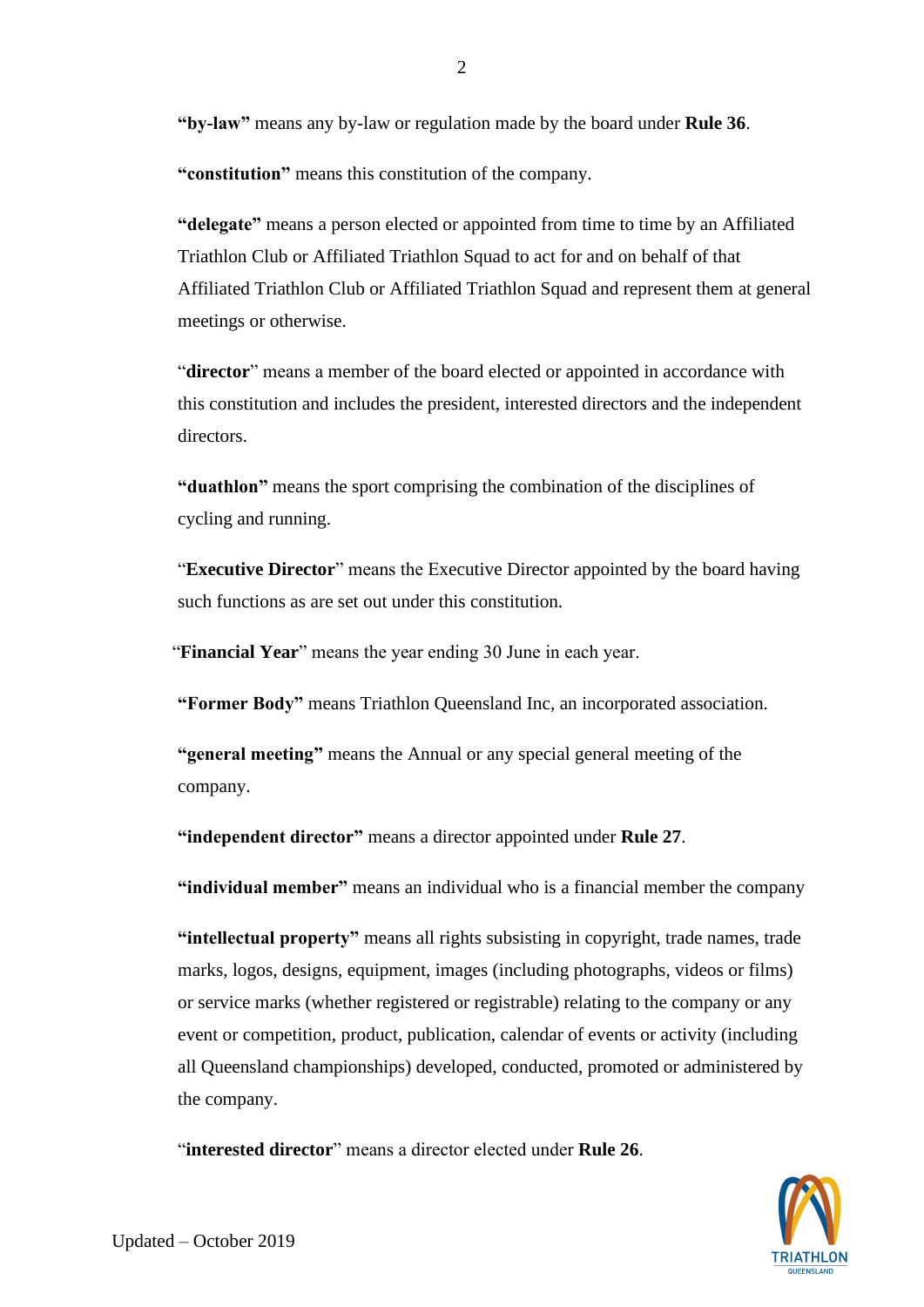**"ITU"** means the International Triathlon Union, the world governing body for triathlon under the jurisdiction of an international governing body recognised by the International Olympic Committee, Counseil Internationale du Sport Militaire or General Association of International Sports Federations and presently known as the International Triathlon Union.

"**ITU competition rules**" means the competition rules published by the ITU as amended from time to time, which prescribes the rules and regulations for the conduct of Triathlon races.

**"life member"** means a person appointed to Life Membership under **Rule 12.3**.

**"members"** means Affiliated Triathlon Clubs , Affiliated Triathlon Squad, individual members, life members, and other categories of members created in accordance with **Rule 12.1**.

**"objects"** mean the objects of the company in **Rule 3**.

"**president**" means the president for the time being of the company who is elected as Chairperson of the Board in accordance with **Rule [28](#page-25-0)**.

"**special general meeting**" means a meeting of the company convened in accordance with **Rule [22](#page-19-0)**.

**"special resolution"** means a resolution passed in accordance with the Act:

- (a) of which at least 21 days notice has been given; and
- (b) that has been passed by at least 75% of the votes cast by members entitled to vote on the resolution.

**"triathlon"** means the sport comprising the combination of the disciplines of swimming, cycling and running and includes the sports of duathlon, aquathlon and it's related other multi-sports.

# **2.2 Interpretation**

In this Constitution:

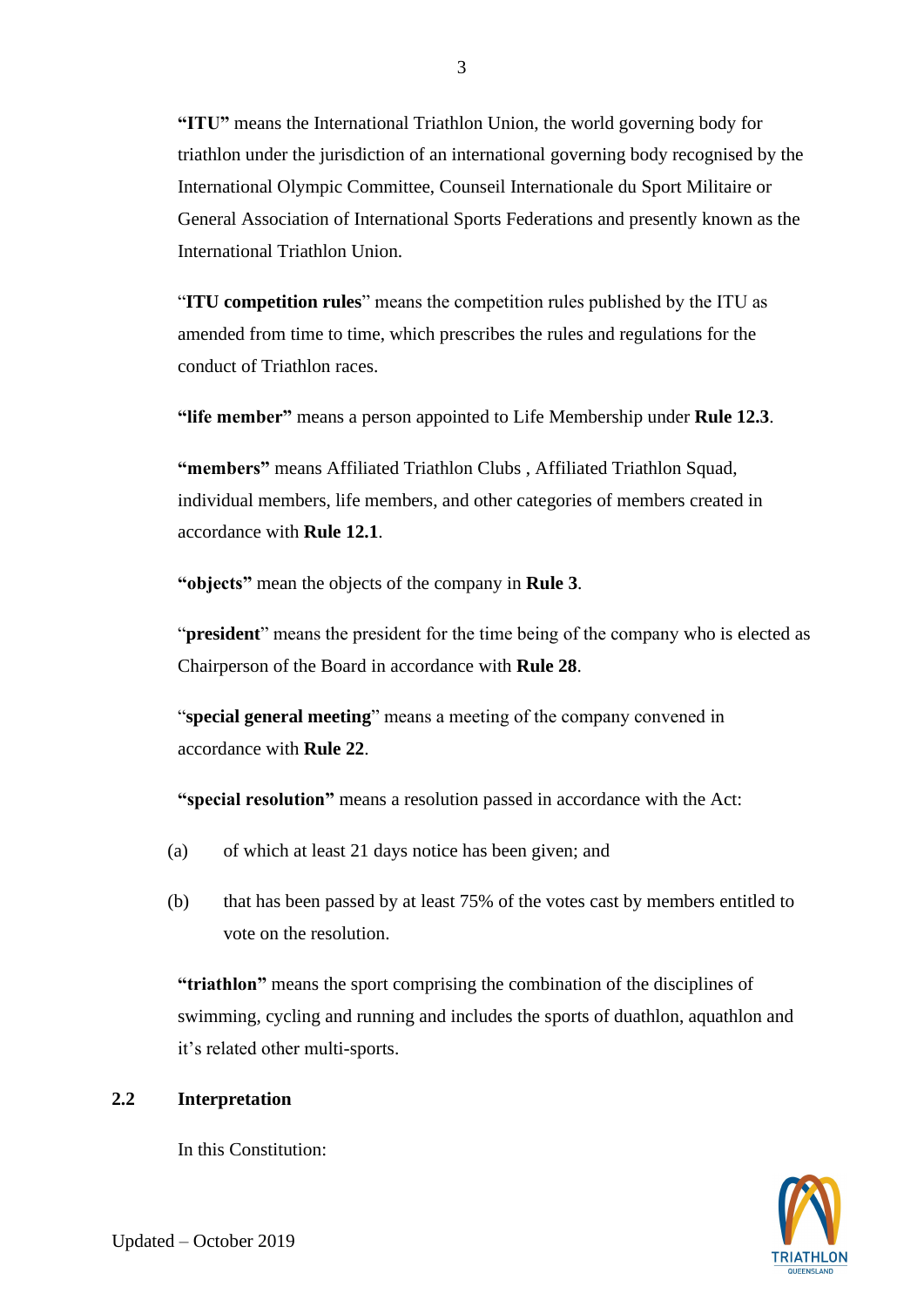(a) a reference to a function includes a reference to a power, authority and duty;

4

- (b) a reference to the exercise of a function includes, where the function is a power, authority or duty, a reference to the exercise of the power or authority of the performance of the duty;
- (c) words importing the singular include the plural and vice versa;
- (d) words importing any gender include the other genders;
- (e) references to persons include corporations and bodies politic;
- (f) references to a person include the legal personal representatives, successors and permitted assigns of that person;
- (g) a reference to a statute, ordinance, code or other law includes regulations and other statutory instruments under it and consolidations, amendments, reenactments or replacements of any of them (whether of the same or any legislative authority having jurisdiction);
- (h) expressions referring to "writing" shall unless the contrary intention appears, be construed as including references to printing, lithography, photography and other modes of representing or reproducing words in a visible form, including messages sent by electronic mail.
- 2.3 If any provision of this constitution or any phrase contained in it is invalid or unenforceable in any jurisdiction, the phrase or provision is to be read down for the purpose of that jurisdiction, if possible, so as to be valid and enforceable, and otherwise shall be severed to the extent of the invalidity or unenforceability, without affecting the remaining provisions of the constitution or affecting the validity or enforceability of that provision in any other jurisdiction.
- 2.4 Except where the contrary intention appears in this constitution, an expression in a provision of this constitution, that deals with a matter dealt with by a particular provision of the Act, has the same meaning as that provision of the Act.
- 2.5 The company is established solely for the objects.

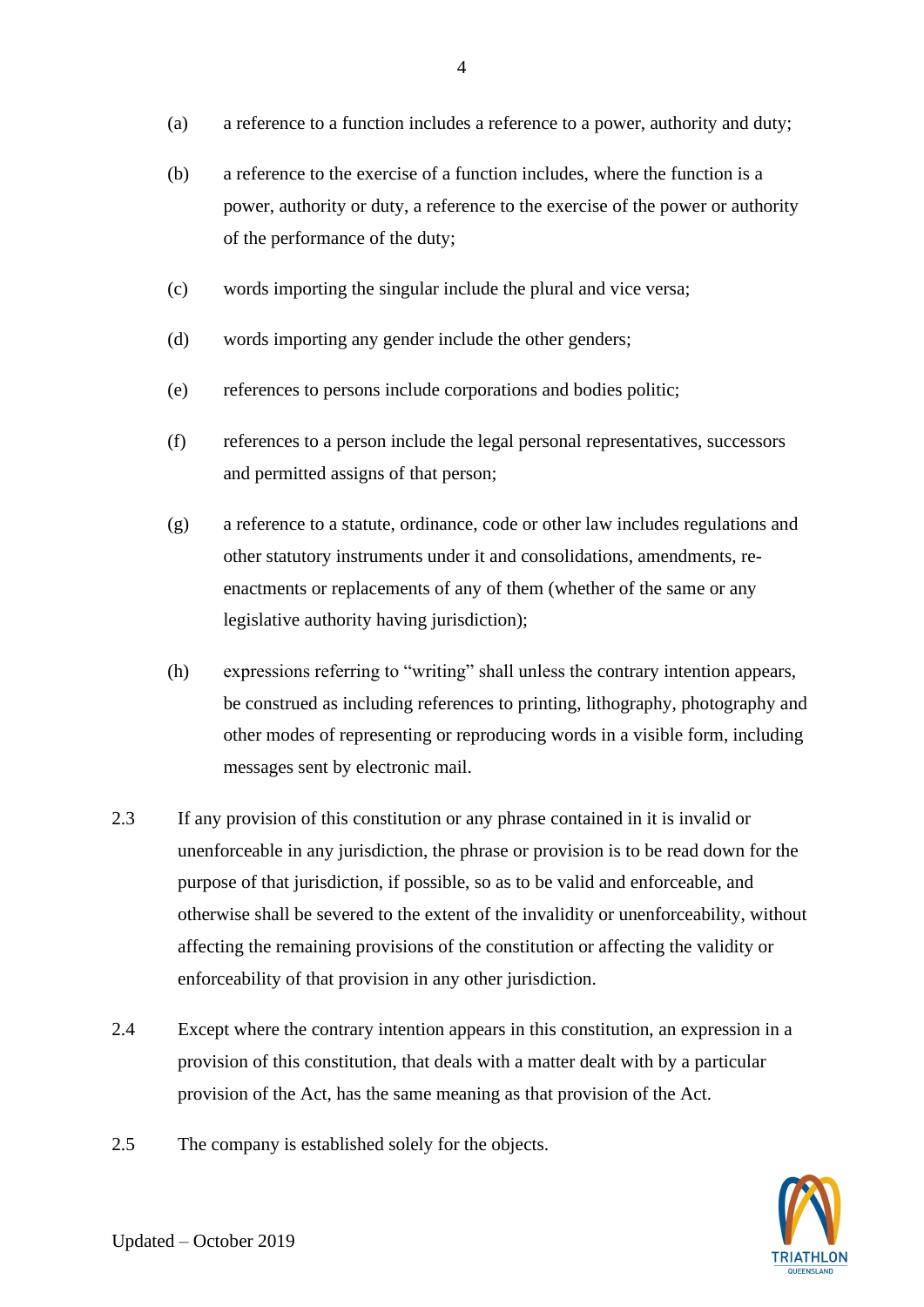## **OBJECTS**

## **3. OBJECTS**

- 3.1 The Objects are to:
	- (a) be the state governing body for triathlon and be recognised as such by Triathlon Australia Ltd and the Queensland Government;
	- (b) be the successor to the Former Body and assume its assets;
	- (c) engage with Affiliated Triathlon Clubs, Affiliated Triathlon Squads and individual members;
	- (d) encourage, administer, promote, advance and manage triathlon in Queensland through competition and commercial means;
	- (e) ensure that triathlon in Queensland is carried on in a manner, which secures and enhances the safety of participants, officials, spectators and the public and which allow the sports to be competitive and fair;
	- (f) adopt, formulate, issue, interpret, implement and amend from time to time bylaws, rules and such other regulations as are necessary for the control and conduct of triathlon in Queensland;
	- (g) develop, manage and govern triathlon in Queensland in accordance with and having regard to the rules and regulations of the company;

# **4. RELATIONSHIPS WITH OTHER ORGANISATIONS**

- 4.1 The company is recognised by the Queensland Government and sporting organisations as the controlling body in Queensland for triathlon.
- 4.2 The company is the only Queensland sporting body affiliated to the Triathlon

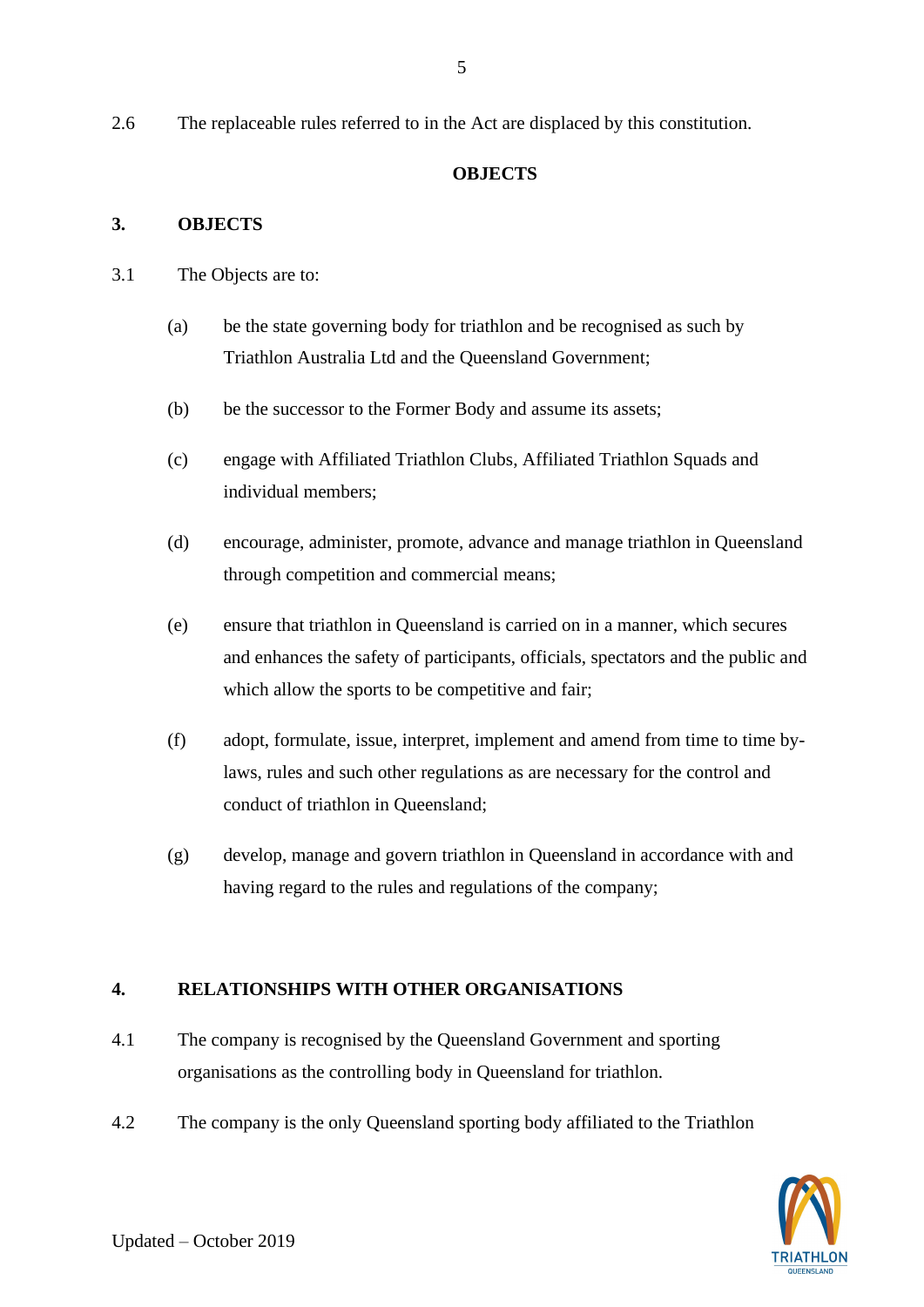Australia Ltd in respect of triathlon under the provisions of the constitution of the Triathlon Australia Ltd.

- 4.3 The company has, under its affiliation to the Triathlon Australia Ltd, agreed to be bound by the constitution of the ITU.
- 4.4 The company will use its best endeavours to comply with and be bound by the standards and technical requirements set out in the ITU Competition Rules and will apply where possible those standards and technical requirements to all triathlon races in Australia that are sanctioned by the company.
- 4.5 The company is empowered, subject to consideration by its technical committee, to grant or withhold race sanctioning in respect of all triathlon races conducted in Queensland.
- 4.6 The company will, to the best of its ability, uphold and enforce the policies and procedures as published from time to time by the ITU and Triathlon Australia Ltd.
- 4.7 The company will, to the best of its ability, uphold and enforce the doping policy of the ITU and will, to the best of its ability ensure that its members uphold the doping policy of the ITU.
- 4.8 In respect of any triathlon race to be conducted in Queensland the company will accept as valid any race licence issued by the ITU to any competing elite athlete.
- 4.9 The company is empowered to require the members to uphold and comply with all of the provisions of this constitution, to the extent permitted by the laws governing the members in the jurisdiction in which they reside, are formed or operate, as the case may be.

# **POWERS**

# **5. GENERAL POWERS**

5.1 Solely for furthering the objects the company has the legal capacity and powers set out under section 124 of the Act.



6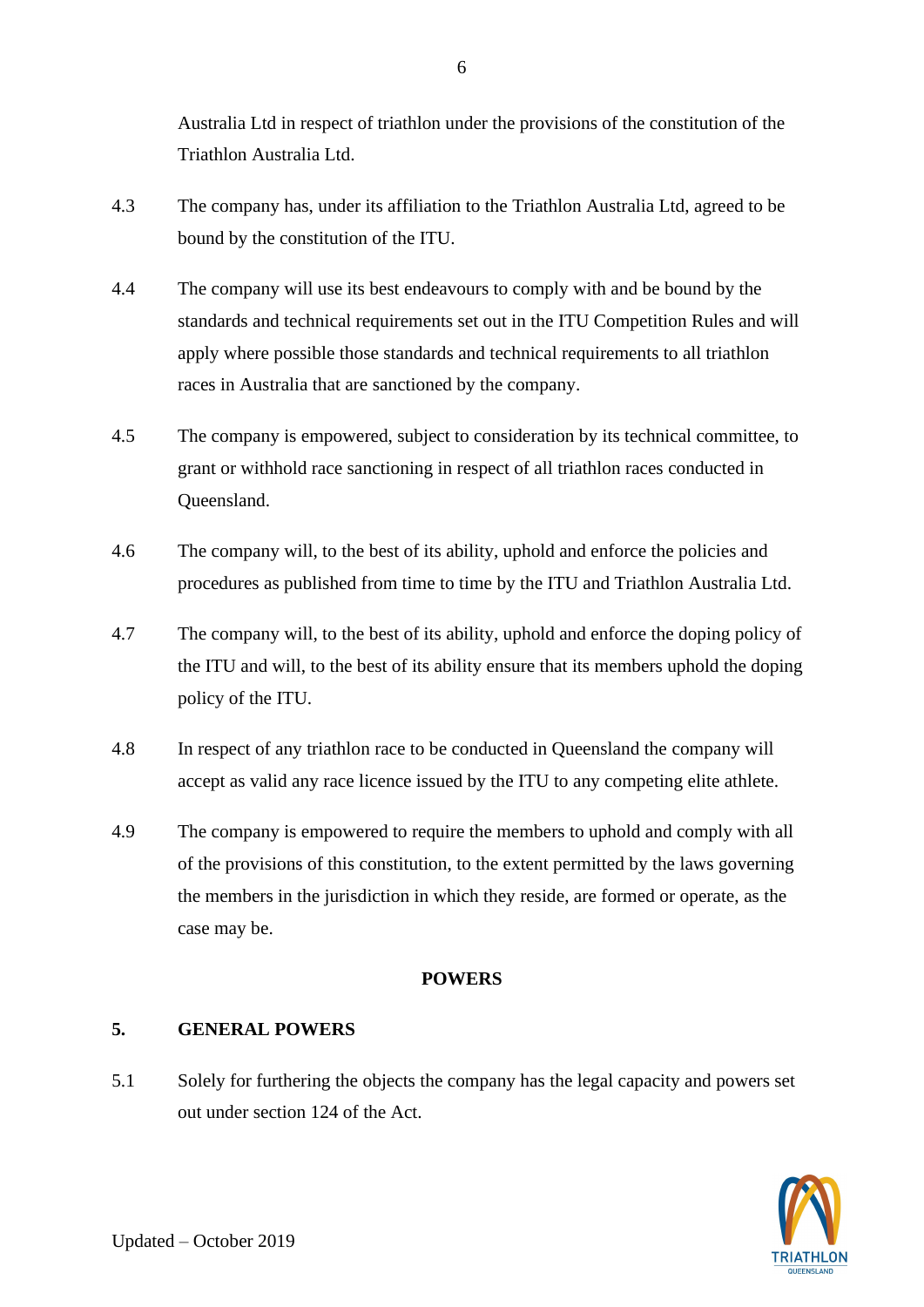- 5.2 Without limiting the powers of the company under **Rule 5.1**, it is expressly acknowledged that the company shall be empowered to adopt and publish, from time to time, such rules, by-laws and procedures, as it may in its absolute discretion deem appropriate for the proper organisation and administration of triathlon in Queensland. Those rules, by-laws and procedures shall include, but not be limited to:
	- (a) the doping policy adopted by the company; and
	- (b) any policies and procedures adopted by the company.
- 5.3 As the governing body in Queensland for triathlon the company will oversee, manage and control the state operation of triathlon and Queensland's representation in triathlon and shall be empowered to ensure compliance by the members with this constitution as amended from time to time and the rules, by-laws and procedures established under this constitution as amended from time to time.

# **6. APPLICATION OF PROPERTY AND INCOME**

- 6.1 The income and property of the company must be applied solely towards the promotion of the objects.
- 6.2 No portion of the income or property of the company may be paid or transferred, directly or indirectly by way of dividend, bonus or otherwise to any Member.
- 6.3 No remuneration or other benefit in money or money's worth may be paid or given by the company to any member who holds any office of the company.
- 6.4 Nothing contained in **Rules 6.2 or 6.3** prevents payment in good faith of or to any member:
	- (a) for any services actually rendered to the company whether as an employee or otherwise;
	- (b) for goods supplied to the company in the ordinary and usual course of business;

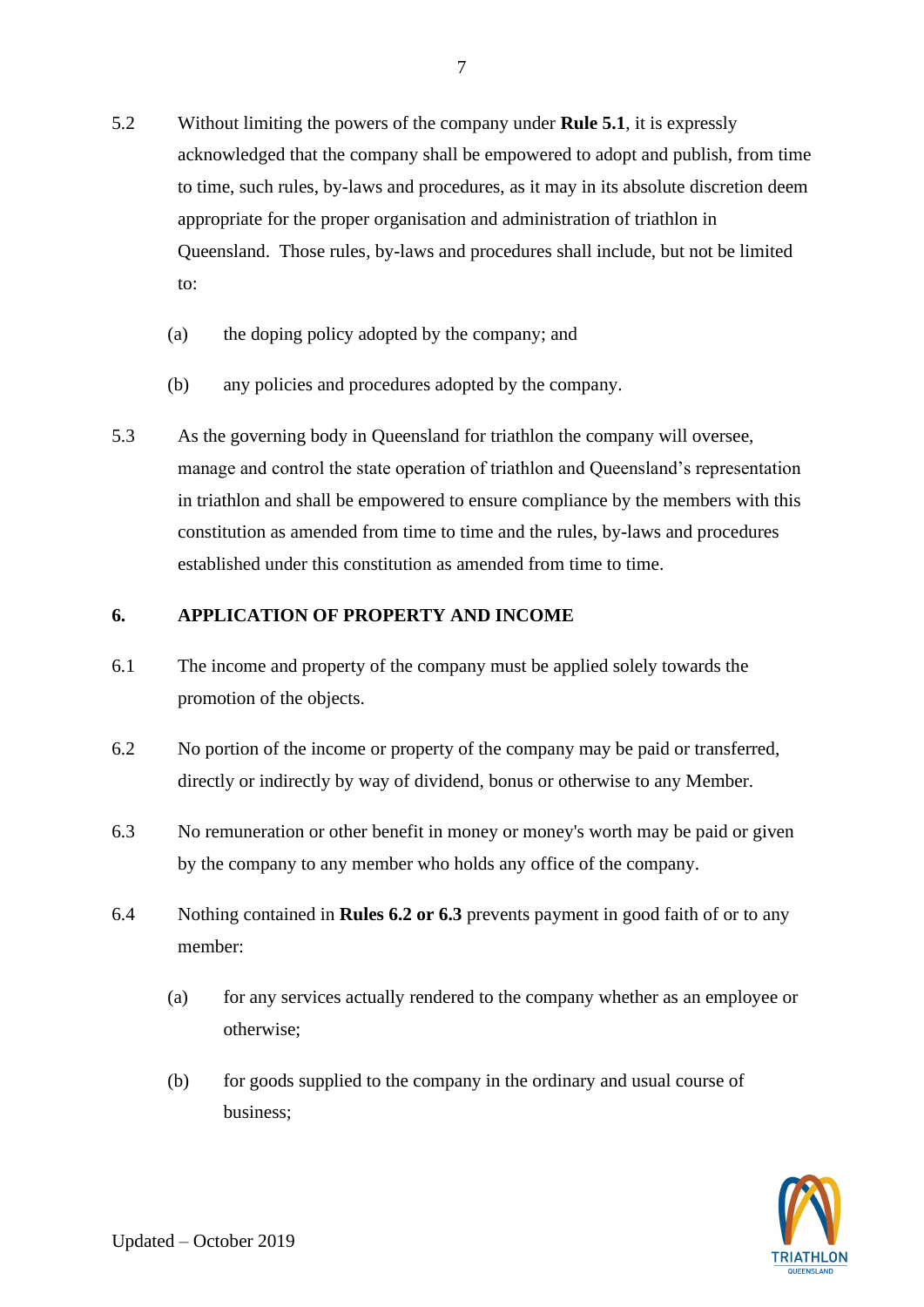- (c) of interest on money borrowed from any member;
- (d) of rent for premises demised or let by any member to the company;
- (e) for any out-of-pocket expenses incurred by the member on behalf of the company;

provided that any such payment shall not exceed the amount ordinarily payable between ordinary commercial parties dealing at arm's length in a similar transaction.

## **7. ADDITION ALTERATION OR AMENDMENT**

No addition, alteration or amendment shall be made to this Constitution unless it has been approved by special resolution.

## **8. LIABILITY OF MEMBERS**

The liability of the members is limited.

## **9. MEMBERS' CONTRIBUTIONS**

Every member undertakes to contribute to the assets of the company in the event of it being wound up while a member, or within one year after ceasing to be a member for payment of the debts and liabilities of the company contracted before the time at which it ceases to be a member, and the costs, charges and expenses of winding up and for an adjustment of the rights of contributors among themselves, such amount as may be required not exceeding one dollar.

## **10. DISTRIBUTION OF PROPERTY ON WINDING UP**

If upon winding up or dissolution of the company there remains after satisfaction of all its debts and liabilities any assets or property, the same shall not be paid to or distributed amongst the members but shall be paid to or distributed to an organisation or organisations having objects similar to the objects of the company and which prohibits the distribution of its or their income and property among its or their members to an extent at least as great as is imposed on the company by **Rule 6**  and which is also not carried on for profit and which is similarly exempt (or entitled to be exempt) from income tax. Such organisation will be determined by the

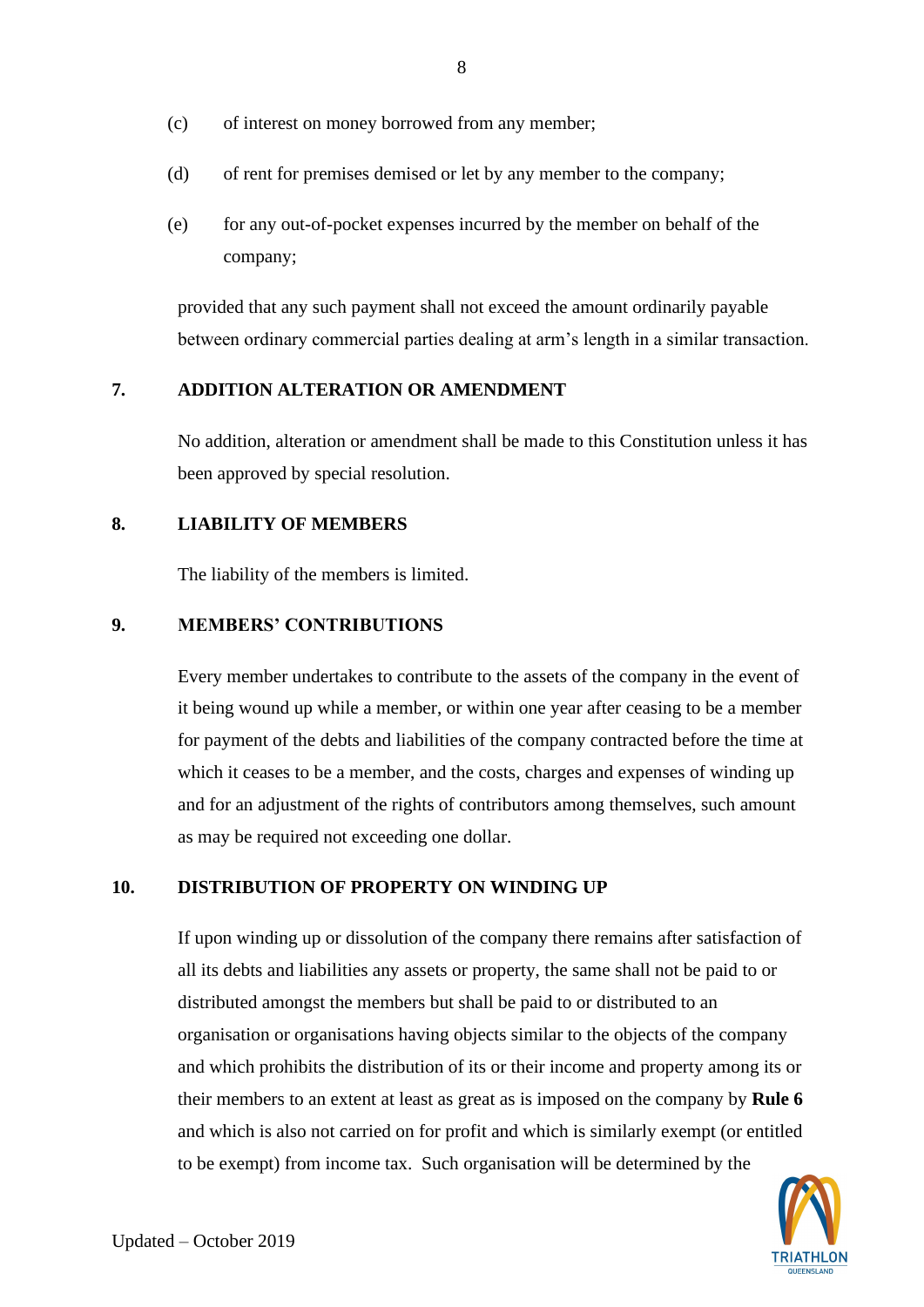members at or before the time of dissolution, and in default thereof by such judge of a court having jurisdiction in Queensland as may have or acquire jurisdiction in the matter.

## **11. ACCOUNTS**

True accounts shall be kept of the sums of money received and expended by the company and the manner in respect of which such receipt and expenditure takes place and of the property, assets and liabilities of the company. Once at least in every year the accounts of the company shall be examined by one or more properly qualified auditor or auditors who shall report to the members in accordance with the provisions of the Act.

## **COMPANY MEMBERSHIP**

## **12. MEMBERS**

#### **12.1 Categories of Members**

Membership of the company is divided into the following categories:

- (a) the Affiliated Triathlon Clubs which subject to this constitution must be represented by their delegates who may attend, debate and vote at general meetings for and on behalf of the Affiliated Triathlon Clubs .
- (b) the Affiliated Triathlon Squads which subject to this constitution must be represented by their delegates who may attend, debate and vote at general meetings for and on behalf of the Affiliated Triathlon Squads.
- (c) Individual members, who subject to this constitution may attend general meetings, but have no right to vote at general meetings;
- (d) Life members, who subject to this constitution may attend and debate at general meetings, but have no right to vote at general meetings; and
- (e) such other classes as are created from time to time under **Rule 12.2**.

## **12.2 Creation of new categories**

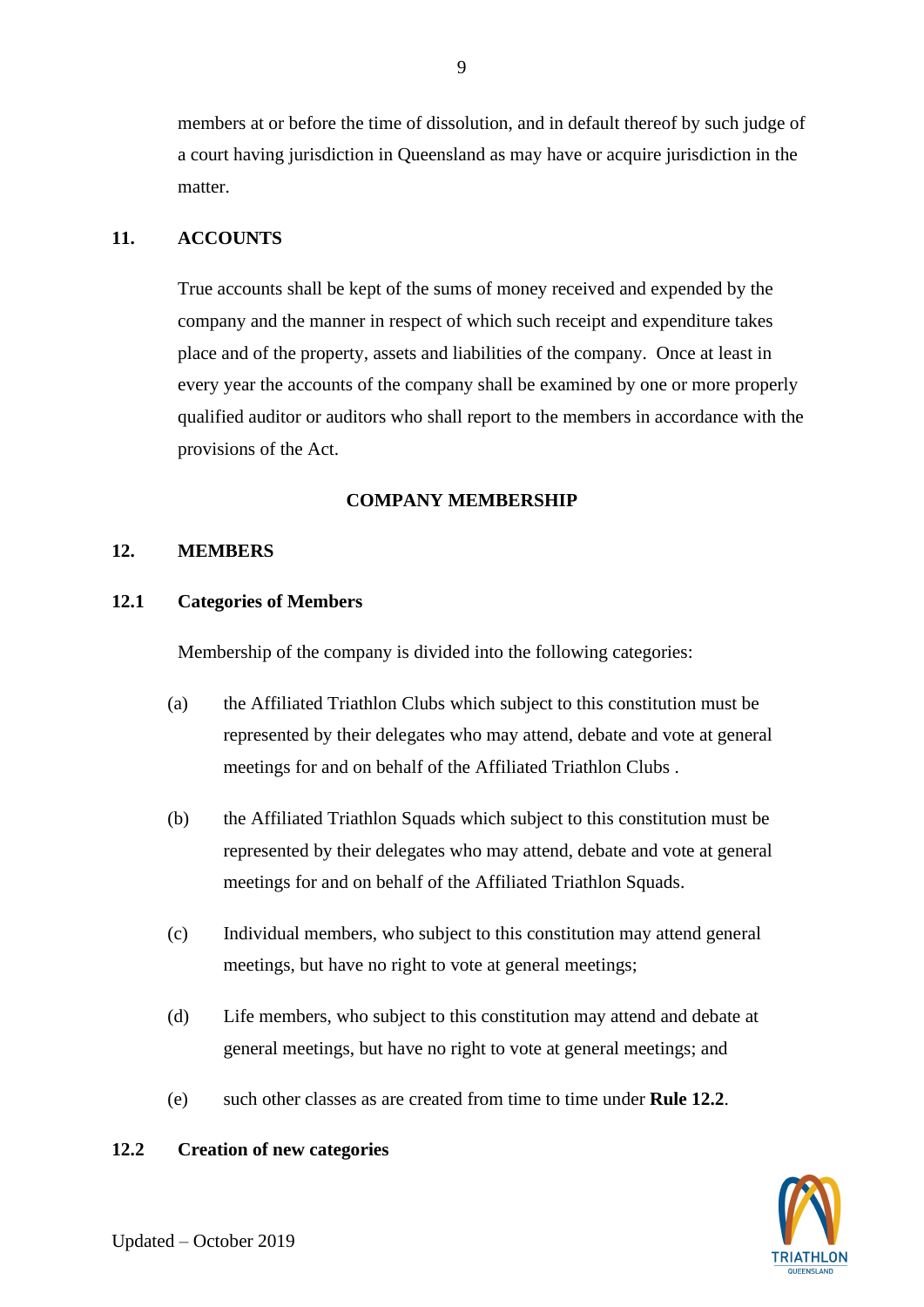- (a) Subject to **Rule 12.2(b)**, the board may create new categories of membership from time to time with such rights, privileges and obligations as the board may determine, even if the effect of creating a new category is to alter rights, privileges or obligations of an existing category of members.
- (b) Any new category of membership established by the board under **Rule 12.2(a)**  will not be granted voting rights at general meetings.

# **12.3 Affiliated Triathlon Club**

- (a) A triathlon club must apply for membership to the Company.
- (b) A triathlon club must ensure that all members of the club are individual members of Triathlon Australia.
- (c) Affiliated Triathlon Clubs, as a function of their membership, will be afforded access to public liability and associations insurance policies as arranged by Triathlon Australia annually.

# **12.4 Affiliated Triathlon Squad**

- (a) A triathlon squad must apply for membership to the Company.
- (b) A triathlon squad must ensure that all members of the squad are individual members of Triathlon Australia.
- (c) Affiliated Triathlon Squads, as a function of their membership, will be afforded access to public liability and associations insurance policies as arranged by Triathlon Australia annually.

# **12.5 Individual Members**

- (a) Individuals may apply to become Individual Members of the Company.
- (b) To be eligible to be a member an individual must also be an individual member of Triathlon Australia.

# **12.6 Life Members**

(a) Each year the board will call for nominations from Affiliated Triathlon Club or Affiliated Triathlon Squad for persons to be considered for life membership of the company. The Board may recommend to the annual

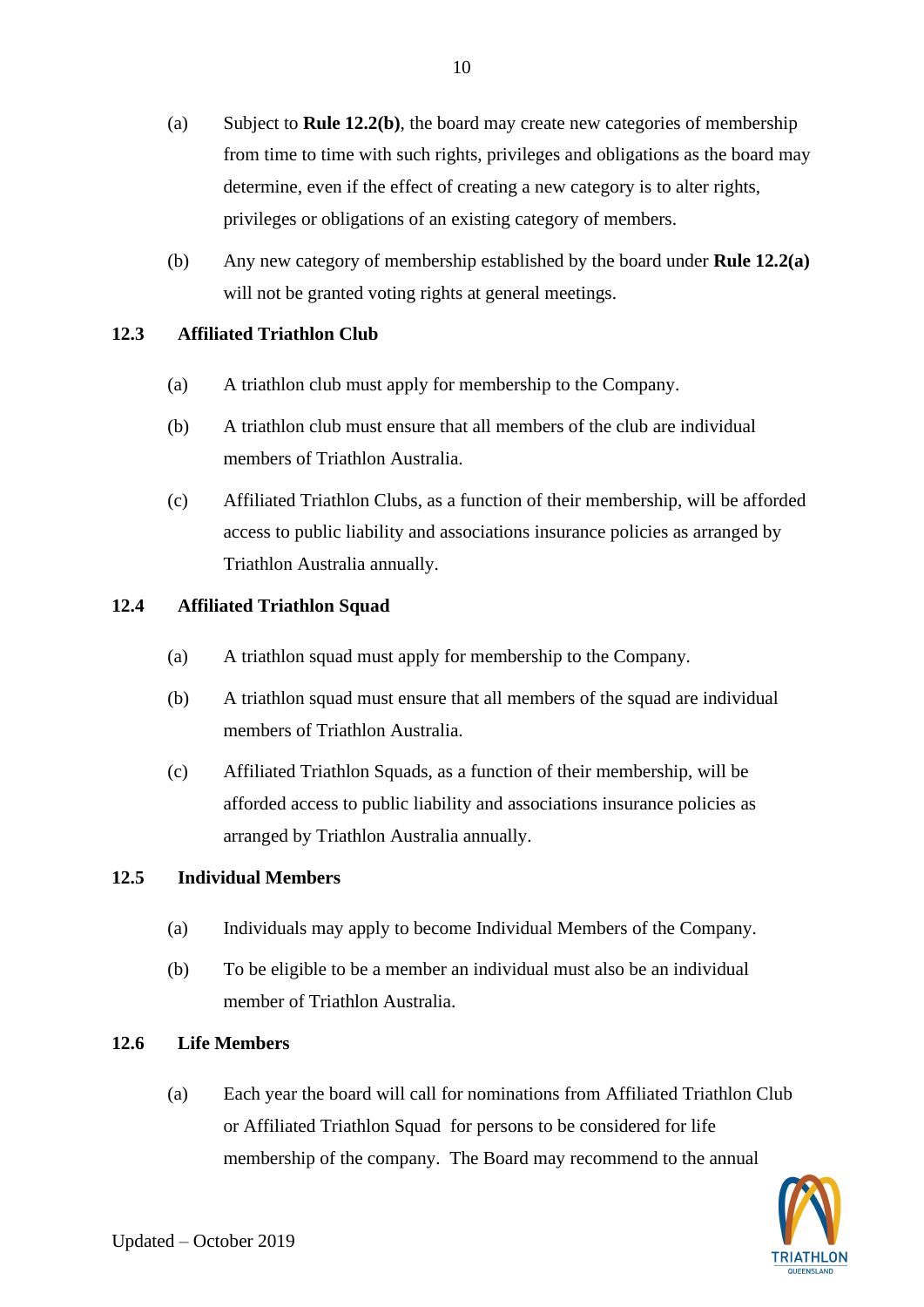general meeting that one or more persons duly nominated who has rendered distinguished or special service to triathlon at the state level, have life membership conferred on them.

- (b) A resolution of the annual general meeting to confer life membership must be passed by special resolution. The vote on such resolution will be taken by secret ballot.
- (c) Conditions, obligations and privileges of life membership shall be as prescribed in the by-Laws.

# **12.7 Membership Procedure**

Every person who at the date of incorporation of this company was a member of the Former Body and who on or before the day of incorporation agrees in writing to become a member of the company shall be admitted by the company to the same category of membership of the company as that member held in the Former Body and shall not be required to pay any further memberships until the next due date of payment of that membership.

# **12.8 Membership Renewal**

In order to remain members, individual members and Affiliated Triathlon Clubs and Affiliated Triathlon Squad must:

- (a) renew their membership with the company annually.
- (b) otherwise remain registered members;
- (c) must pay the annual fees prescribed by the company from time to time.

# **13. SUBSCRIPTION AND FEES**

- 13.1 The board shall determine the annual subscription (if any) and fees payable by members (or any category of members) to the company, and the time for and manner of payment.
- 13.2 Any member which or who has not paid all money due and payable by that member



11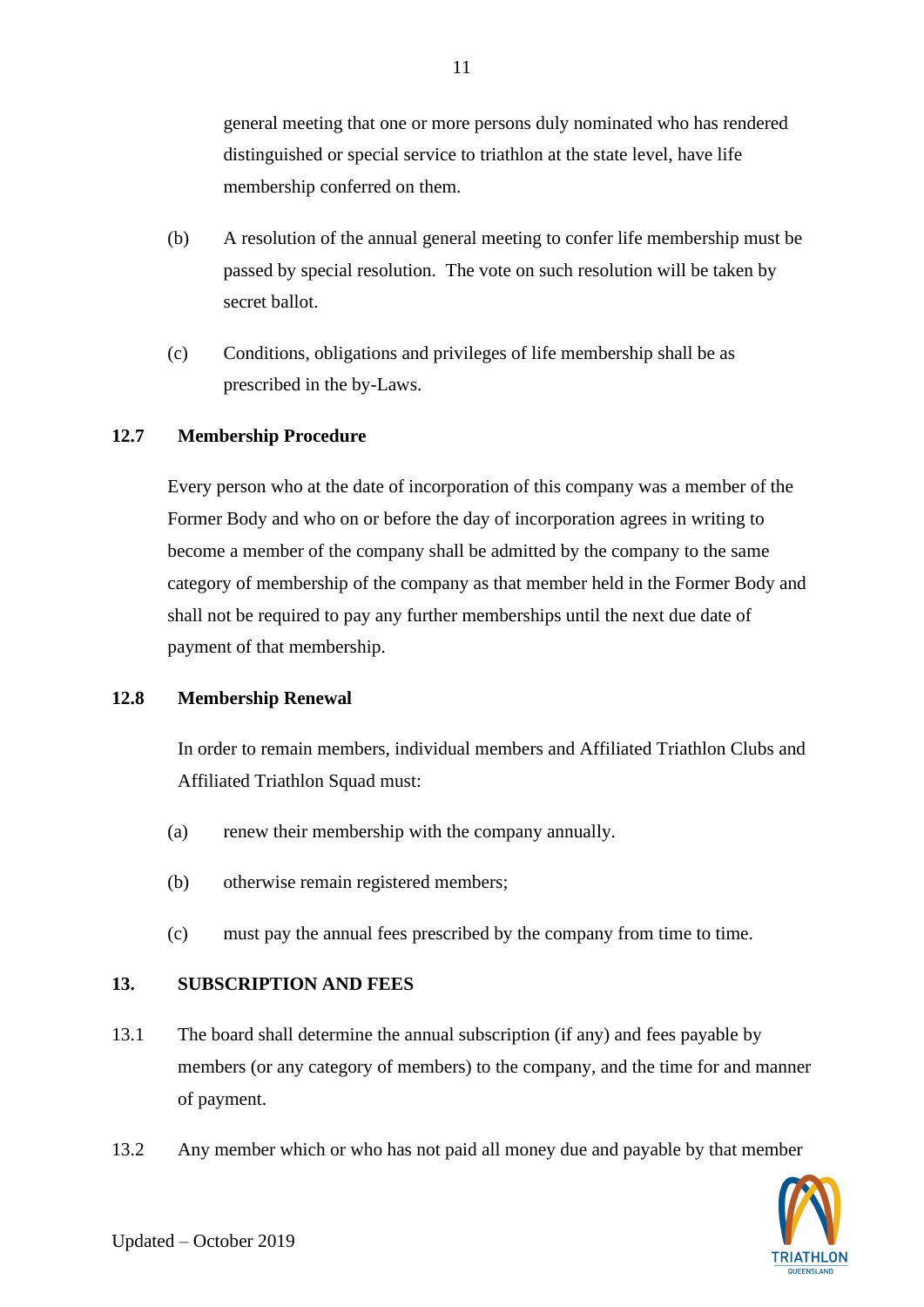to the company will (subject to the board's discretion, which shall be exercised reasonably) have all rights under this constitution (including the right to vote at general meetings) immediately suspended from the expiry of the time prescribed for payment of that money. The member's rights will be suspended until the money is fully paid or otherwise in the board's discretion. In the meantime, the member will have no automatic right to resign from the company, and will be dealt with in the board's discretion, which includes the right to expel, suspend, disqualify, fine, discipline or retain that member as a member, or impose such other conditions or requirements as the board considers appropriate.

#### **14. EFFECT OF MEMBERSHIP**

- 14.1 Members acknowledge and agree that:
	- (a) the constitution constitutes a contract between each of them and the company and that they are bound by the constitution and the by-laws;
	- (b) they must comply with and observe the constitution, the by-laws, and any policy, determination or resolution which may be made or passed by the company or by the board in accordance with the constitution or the by-laws;
	- (c) by submitting to the constitution and the by-laws they are subject to the jurisdiction of the company;
	- (d) the constitution is made in the pursuit of a common object, namely the mutual and collective benefit of the company, the members and triathlon;
	- (e) the constitution and by-laws are necessary and reasonable for promoting the objects and particularly the advancement and protection of triathlon; and
	- (f) they are entitled to all benefits, advantages, privileges and services of Company membership.

#### **15. DISCONTINUANCE OF MEMBERSHIP**

## **15.1 Notice of Resignation**

Updated – October 2019

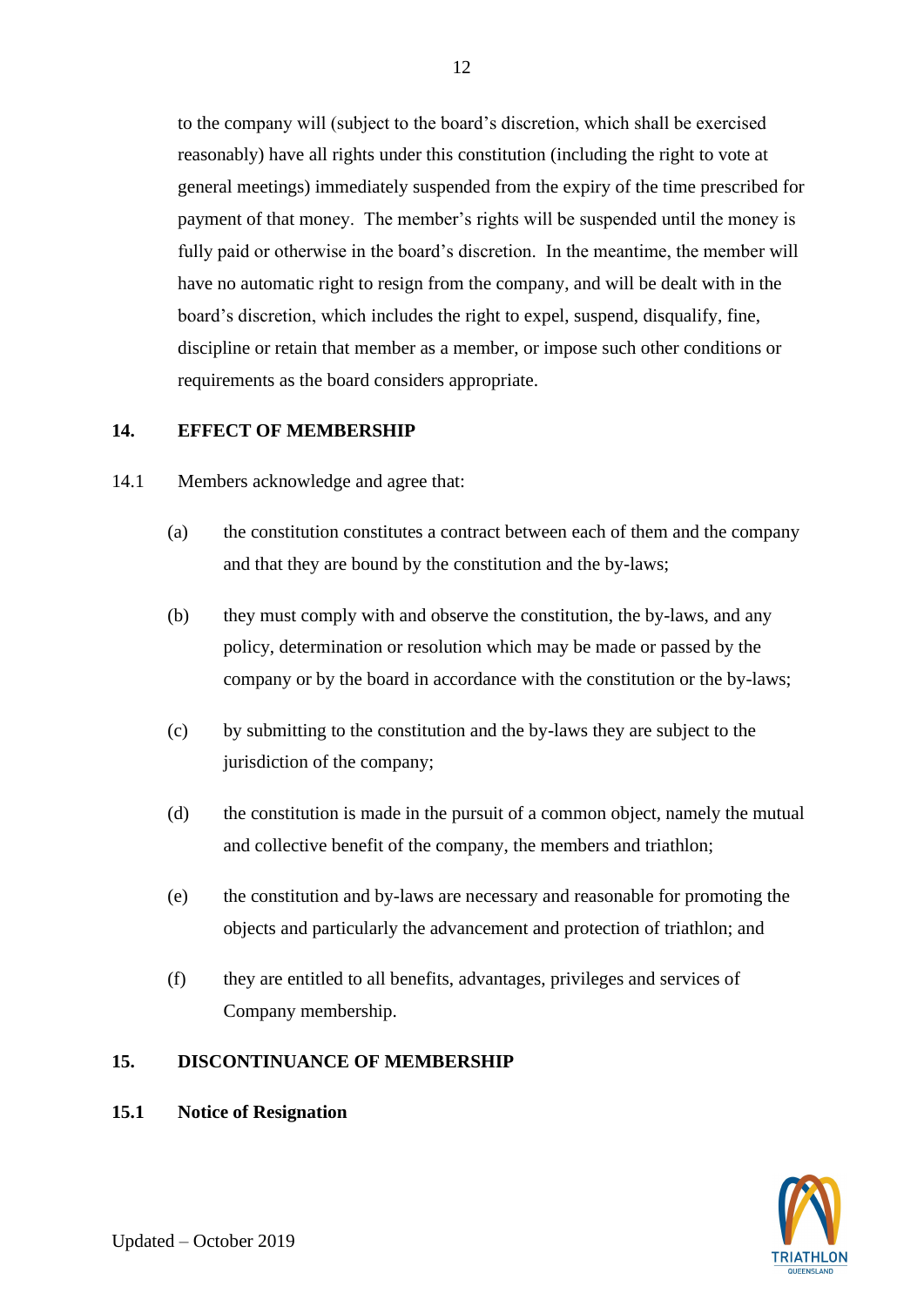Subject to this constitution any Member which has paid all money due and payable to the company and has no other liability (contingent or otherwise) to the company may resign from the company by giving 1 months' notice in writing to the company of such intention to withdraw or resign. Upon the expiration of that period of notice, the member shall cease to be a member. A life member who has paid all money due and payable to the company may resign by notice in writing with immediate effect.

## **15.2 Expiration of Notice Period**

Subject to **Rule 15.3** upon the expiration of any notice period applicable under **Rule 15.1** an entry, recording the date on which the member who or which gave notice ceased to be a member shall be recorded in the register of members.

#### **15.3 Delegate Position Lapses**

The position of delegate of an Affiliated Triathlon Club or Affiliated Triathlon Squad recognised lapses immediately on cessation of membership of the Affiliated Triathlon Club or Affiliated Triathlon Squad.

## **15.4 Forfeiture of Rights**

A member who or which ceases to be a member, for whatever reason, shall forfeit all right in and claim upon the company and its property including intellectual property. Any company documents, records or other property in the possession, custody or control of that member shall be returned to the company immediately.

#### **15.5 Reinstatement of Membership**

Membership which has lapsed, been withdrawn or terminated under this constitution may be reinstated at the discretion of the board, which shall be exercised reasonably, on application in accordance with this constitution and otherwise on such conditions as it sees fit.

#### **16. DISCIPLINE OF MEMBERS**

Where the board is advised or considers that a member has allegedly:



13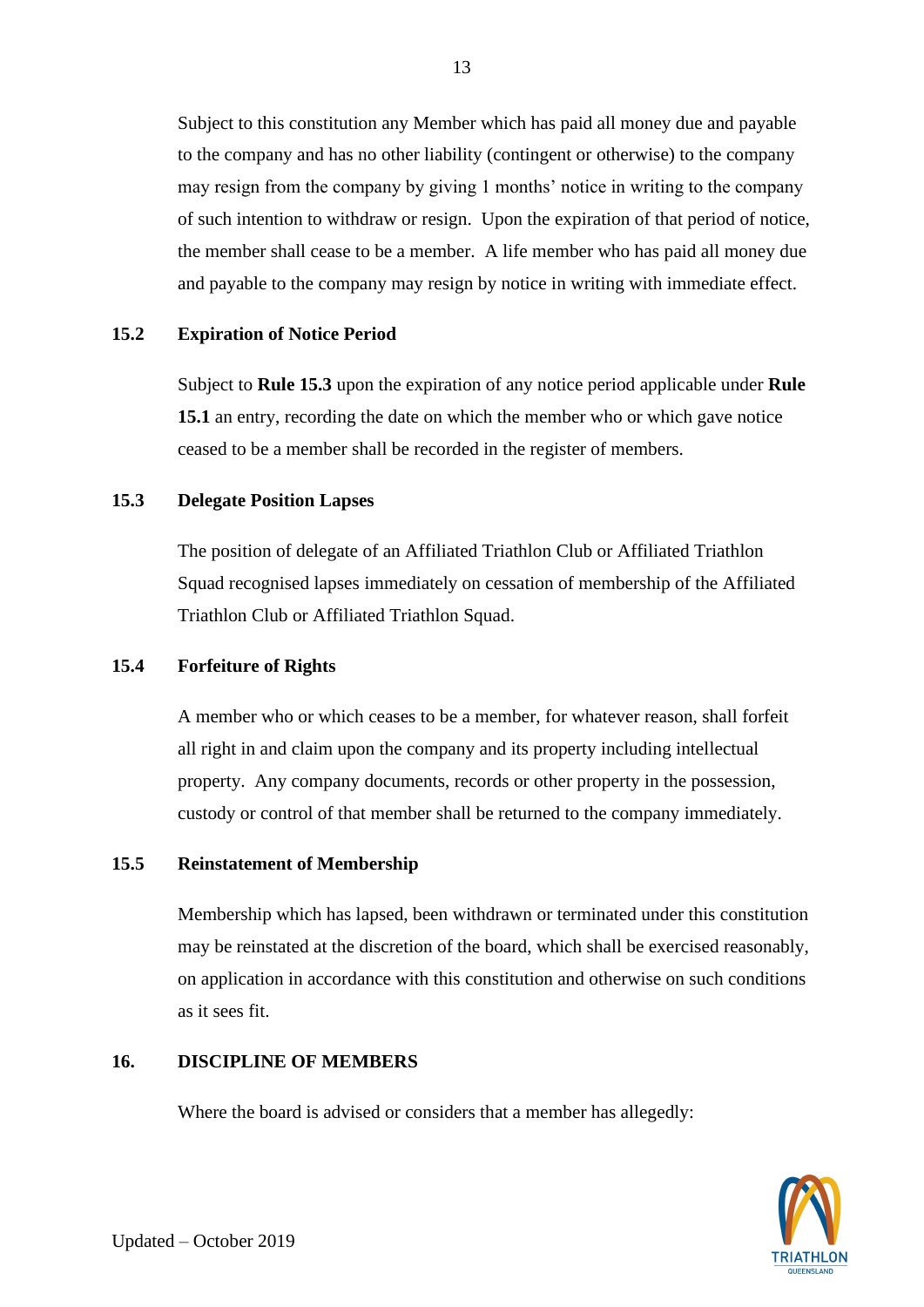- (a) breached, failed, refused or neglected to comply with a provision of this constitution, the by-laws or any resolution or determination of the board or any duly authorised committee made in accordance with the constitution or the by-laws; or
- (b) acted in a manner unbecoming of a member or prejudicial to the objects and interests of the company and/or triathlon; or
- (c) brought the company or triathlon into disrepute;

the board may commence or cause to be commenced disciplinary proceedings against that member, and that member will be subject to, and submits unreservedly to the jurisdiction, procedures, penalties and appeal mechanisms (if any) of the company set out in the by-laws.

# **MEETINGS OF MEMBERS**

# **17. GENERAL MEETINGS**

# **17.1 Powers of the General Meeting**

The members in general meeting must act in accordance with the objects and for the mutual and collective benefit of the Members, triathlon and the general community throughout Queensland. The members in general meeting may in addition to its other powers and functions under the Act:

- (a) elect and dismiss directors in accordance with this constitution and the Act;
- (b) alter the constitution in accordance with this constitution;
- (c) consider and if considered appropriate, endorse the strategic plan;
- (d) consider and accept or reject the annual report;
- (e) consider and pass or reject any special resolutions including any special resolution to alter this constitution;
- (f) be the final arbiter on matters referred to it by the board.

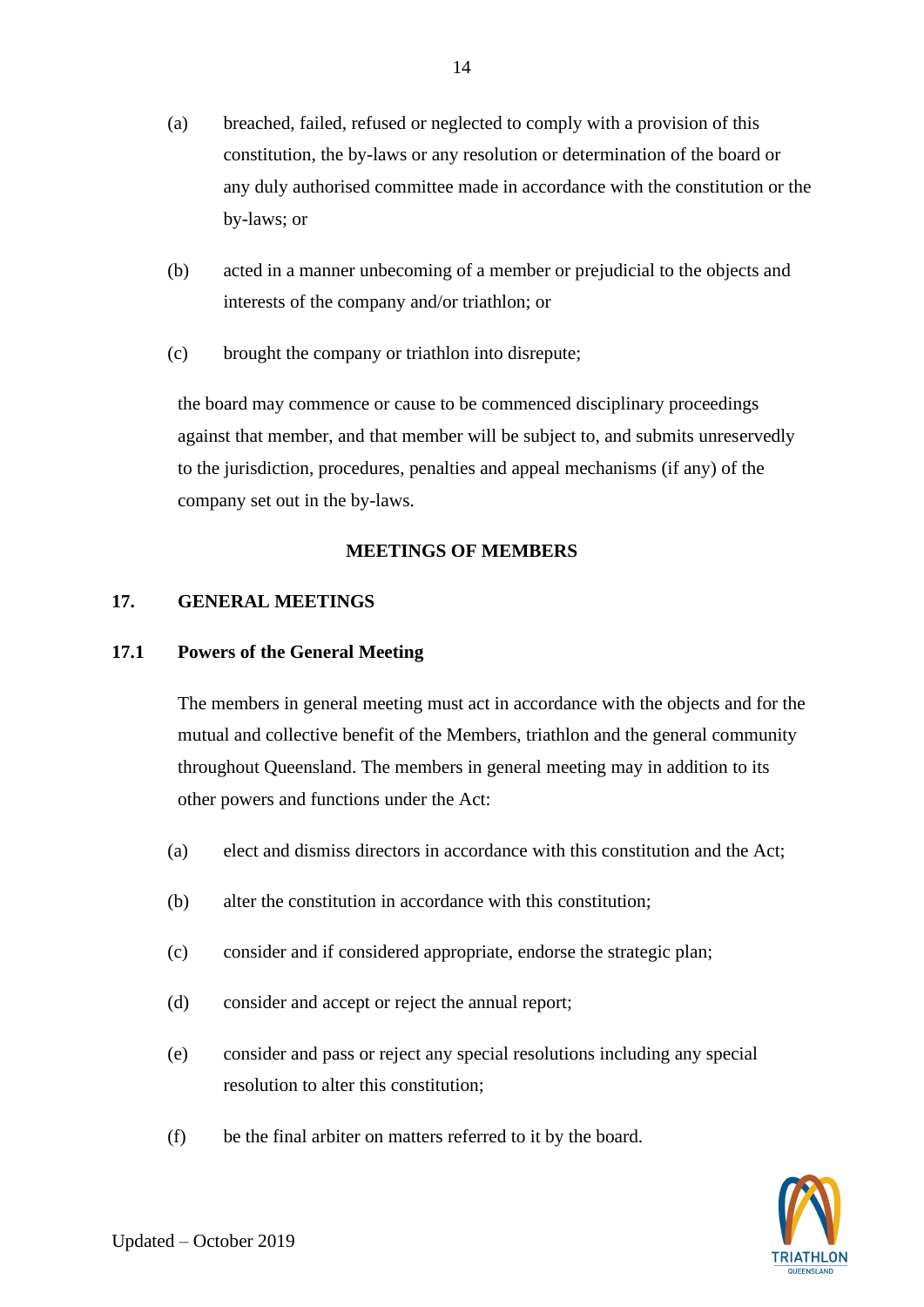- 17.2 An annual general meeting of the company must be held in accordance with the provisions of the Act and this constitution and on a date and at a venue to be determined by the board.
- 17.3 All general meetings other than the annual general meeting shall be special general meetings and shall be held in accordance with this constitution.
- 17.4 The company may hold a general meeting at two or more venues using any technology that gives the delegates as a whole a reasonable opportunity to participate.

## **18. DELEGATES**

## **18.1 Appointment of Delegates**

Each recognised Affiliated Triathlon Club or Affiliated Triathlon Squad must appoint 1 delegate for such term as is deemed appropriate by the Affiliated Triathlon Club or Affiliated Triathlon Squad. A delegate must:

- (a) be an individual member of the Affiliated Triathlon Club or Affiliated Triathlon Squad that appoints the delegate;
- (b) be appropriately empowered by the appointing recognised triathlon club to consider, make decisions and vote at general meetings on its behalf; and
- (c) not be a director.

## **18.2 Affiliated Triathlon Club or Affiliated Triathlon Squad to Advise**

Each Affiliated Triathlon Club or Affiliated Triathlon Squad shall, at least 48 hours prior to any general meeting, advise the Executive Director of its appointed delegate.

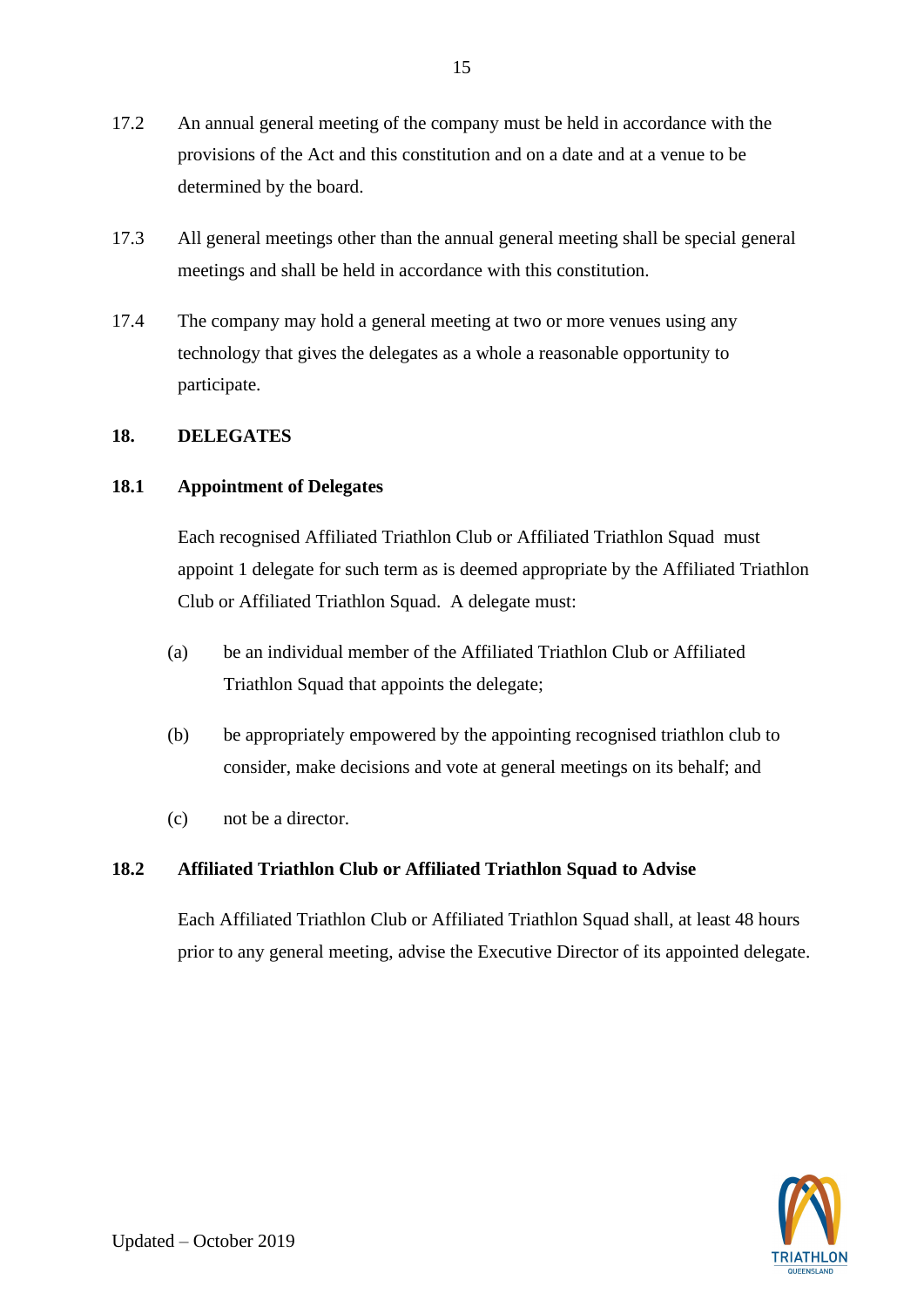## **19. NOTICE OF GENERAL MEETING**

## **19.1 Notice of General Meetings**

- (a) Notice of every general meeting must be given to members at the address appearing in the register kept by the company. No other person is entitled as of right to receive notices of general meetings.
- (b) Subject to the provisions of the Act regarding agreements for shorter notice periods, not less than twenty-one days' written notice (exclusive of the day on which the notice is served or deemed to be served, but inclusive of the day for which notice is given) must be given of any general meeting. The notice must:
	- (i) set out the place, date and time for the meeting (and, if the meeting is to be held in two or more places, the technology that will be used to facilitate this);
	- (ii) state the general nature of the meeting's business; and
	- (iii) if a special resolution is to be proposed at the meeting, set out an intention to propose the special resolution and state the resolution.

# **19.2 Entitlement to Attend General Meeting**

Notwithstanding any other rule, a member has no entitlement to be represented at, or take part in a general meeting, unless all money then due and payable to the company by the member has been paid.

# **20. BUSINESS**

# **20.1 Business of General Meetings**

(a) The business to be transacted at the annual general meeting includes the consideration of accounts, reports of the board (including in relation to the activities of the company during the last preceding financial year) and auditors, appointment of the auditor, the election of the directors and life

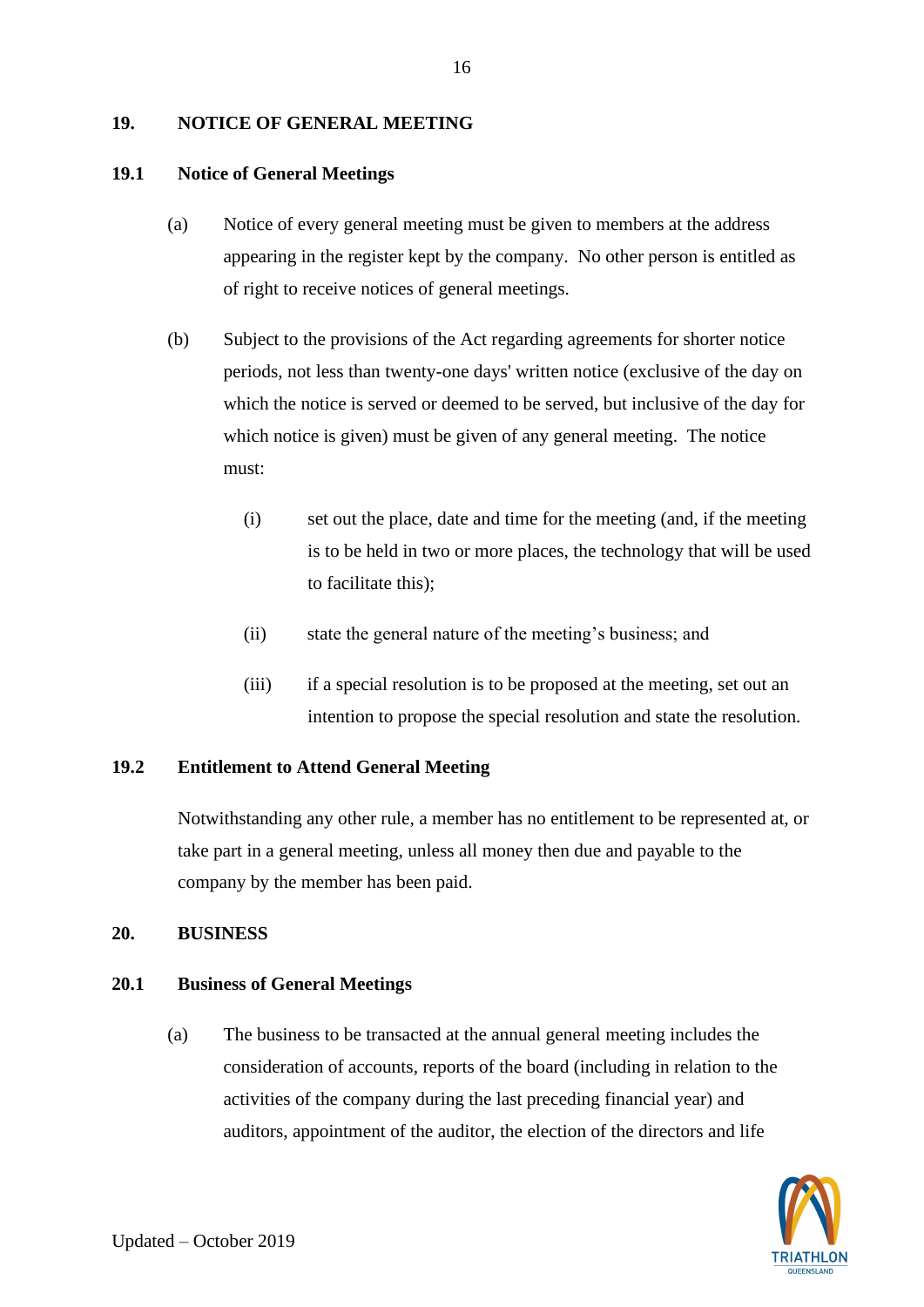members and general business.

## **20.2 Business Transacted**

No business other than that stated on the notice shall be transacted at that meeting.

## **21. NOTICES OF MOTION**

All notices of motion for inclusion as general business at a general meeting must be submitted in writing (in the required form) to the Executive Director not less than 28 days (excluding receiving date and meeting date) prior to the general Meeting.

# <span id="page-19-0"></span>**22. SPECIAL GENERAL MEETINGS**

- 22.1 The Secretary must call a Special General Meeting (SGM) upon:
	- (a) being directed to call the meeting by the Board; or
	- (b) being given a written request signed by a Member holding at least 5 percent (5%) of the votes that may be cast at the General Meeting.
- 22.2 A request for a SGM must state:
	- (a) why the SGM is being called; and
	- (b) the business to be conducted at the meeting.

## **23. PROCEEDINGS AT GENERAL MEETINGS**

## **23.1 Quorum**

No business may be transacted at any general meeting unless a quorum is present at the time when the meeting proceeds to business. A quorum for general meetings of the company shall be equal to the number of members presently on the Board of Directors.

## **23.2 President to Preside**

Subject to this constitution, the president must preside as chair at every general meeting of the company. If the president is not present, or is unwilling or unable to

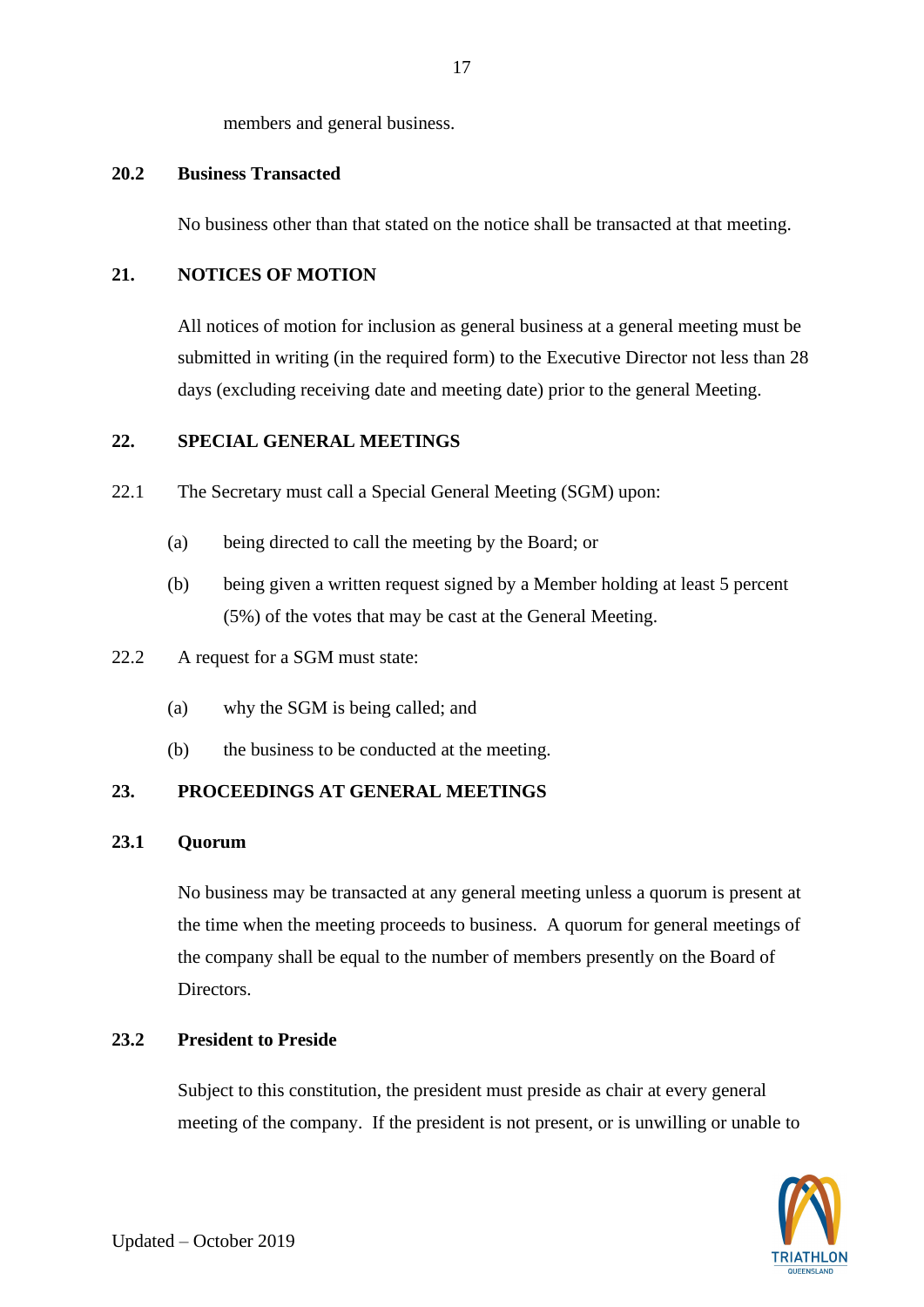preside, the directors must choose one of their number present who must, subject to this constitution, preside as chair for that meeting only.

# **23.3 Adjournment of Meeting**

- (a) If within half an hour from the time appointed for the general meeting a quorum is not present, the meeting must be adjourned to such other day and at such other time and place as the chair may determine. If at the adjourned meeting a quorum is not present within half an hour from the time appointed for the meeting the meeting will lapse.
- (b) The chair may, with the consent of any general meeting at which a quorum is present, and must, if so directed by the meeting, adjourn the meeting from time to time and from place to place but no business must be transacted at any adjourned meeting other than the business left unfinished at the meeting from which the adjournment took place.
- <span id="page-20-0"></span>(c) When a general meeting is adjourned for 30 days or more, notice of the adjourned meeting must be given as in the case of an original meeting.
- (d) Except as provided in **Rule** [23.3\(c\)](#page-20-0) it is not necessary to give any notice of an adjournment or the business to be transacted at any adjourned meeting.

# **23.4 Voting Procedure**

At any general meeting a resolution put to the vote of the meeting must be decided on a show of hands, unless a poll is (before or on the declaration of the result of the show of hands) demanded:

- (a) by the chair; or
- (b) by the majority of the delegates.

# **23.5 Recording of Determinations**

Unless a poll is demanded under **Rule 23.4**, a declaration by the chair that a resolution has on a show of hands been carried or carried unanimously or by a particular majority or lost and an entry to that effect in the book containing

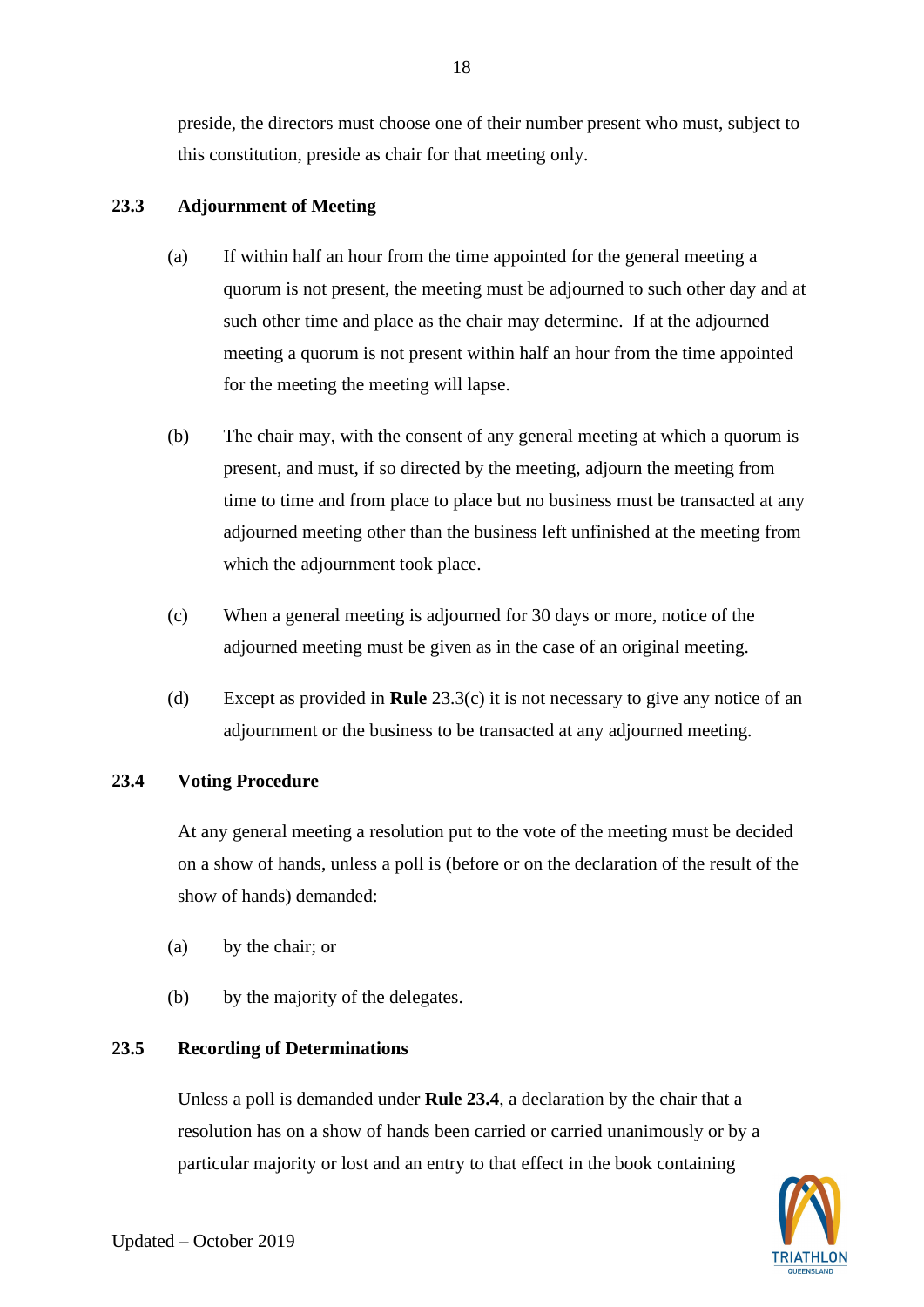the minutes of the proceedings of the company will be conclusive evidence of the fact without proof of the number of the votes recorded in favour of or against the resolution.

## **23.6 Where Poll Demanded**

If a poll is duly demanded under **Rule 23.4** it must be taken in such manner and either at once or after an interval or adjournment or otherwise as the chair directs and the result of the poll will be the resolution of the meeting at which the poll was demanded.

## **23.7 Resolutions at General Meetings**

Except where a special resolution is required, all questions at general meetings must be determined by the majority of votes.

## **23.8 Minutes**

The Executive Director must keep minutes of the resolutions and proceedings of each general meeting in books provided for that purpose, together with a record of the names of persons present at all meetings.

# **24. VOTING AT GENERAL MEETINGS**

Subject to this constitution each Affiliated Triathlon Club or Affiliated Triathlon Squad represented at a general meeting is entitled to 1 vote at general meetings. No other member (including the directors) is entitled to a deliberative vote, but subject to this constitution will have, and be entitled to exercise, those rights set out in **Rule 12.1**.

# **24.1 Casting Vote**

In the case of an equality of votes, whether on a show of hands or on a poll, the motion shall fail.

## **24.2 Disallowance of Vote**

A challenge to a right to vote at a general meeting:

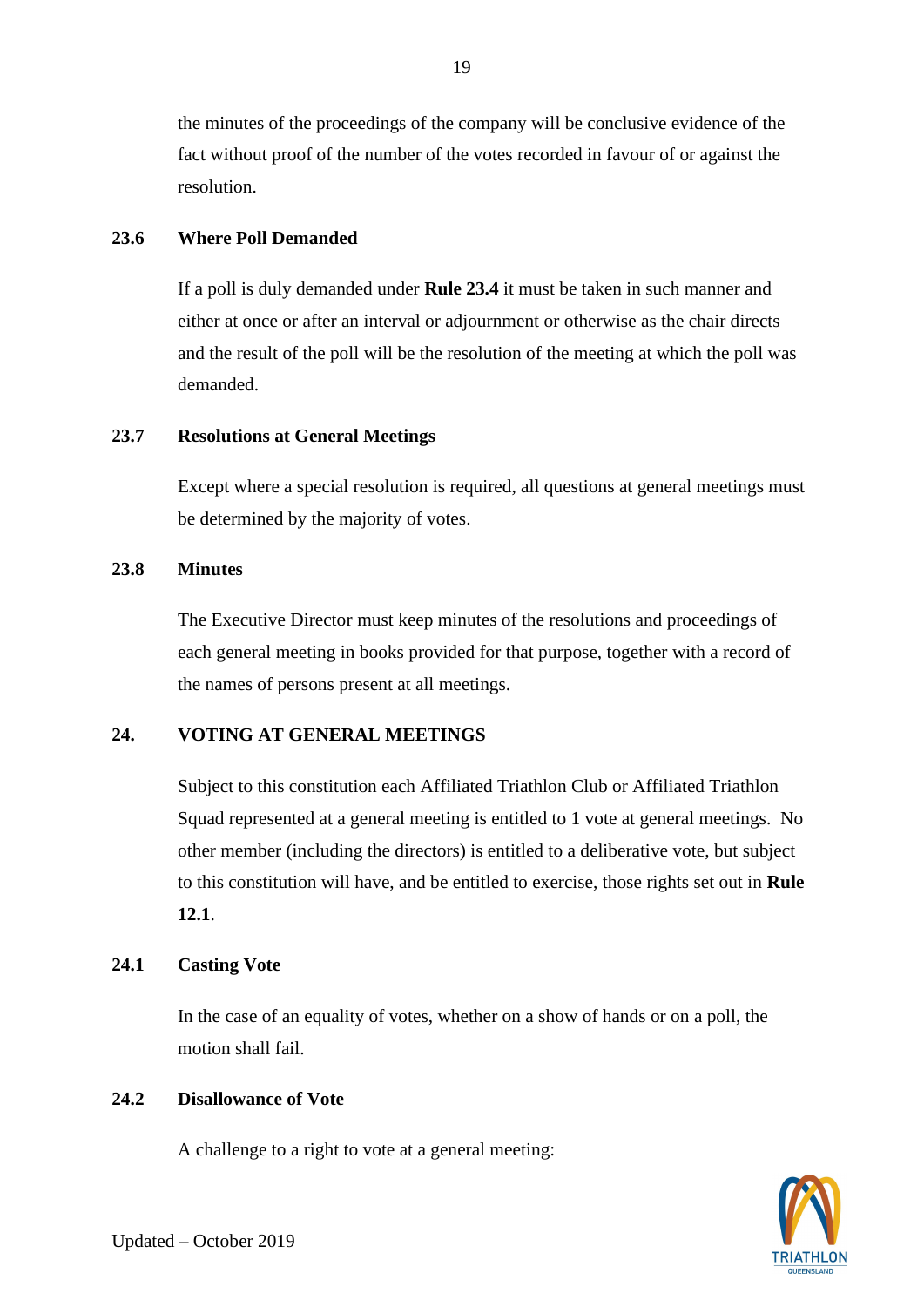- (a) may only be made at the meeting; and
- (b) must be determined by the chair whose decision is final.

Every vote not so disallowed is valid for all purposes.

## **24.3 Proxy Voting**

Proxy voting shall be permitted at general meetings in such manner as directed by the Board from time to time.

#### **24.4 Written Resolutions**

The company may pass a resolution without a general meeting being held if all delegates sign a document containing a statement that they are in favour of the resolution set out in the document. The provisions of this rule do not apply to a resolution to remove the auditor.

#### **24.5 Separate Documents**

Separate copies of the document may be used for signing by delegates if the wording of the resolution statement is identical on each copy. The resolution is passed when the last delegate signs.

#### **THE BOARD**

## **25. POWERS AND COMPOSITION OF THE BOARD**

## **25.1 Powers of the Board**

Subject to the Act and this constitution the business of the company will be managed, and the powers of the company will be exercised, by the board. In particular, the board as the controlling authority of the company will be responsible for acting on all national issues in accordance with the objects and will operate for the collective and mutual benefit of the company and triathlon throughout Queensland and must:

(a) govern triathlon in accordance with the objects;

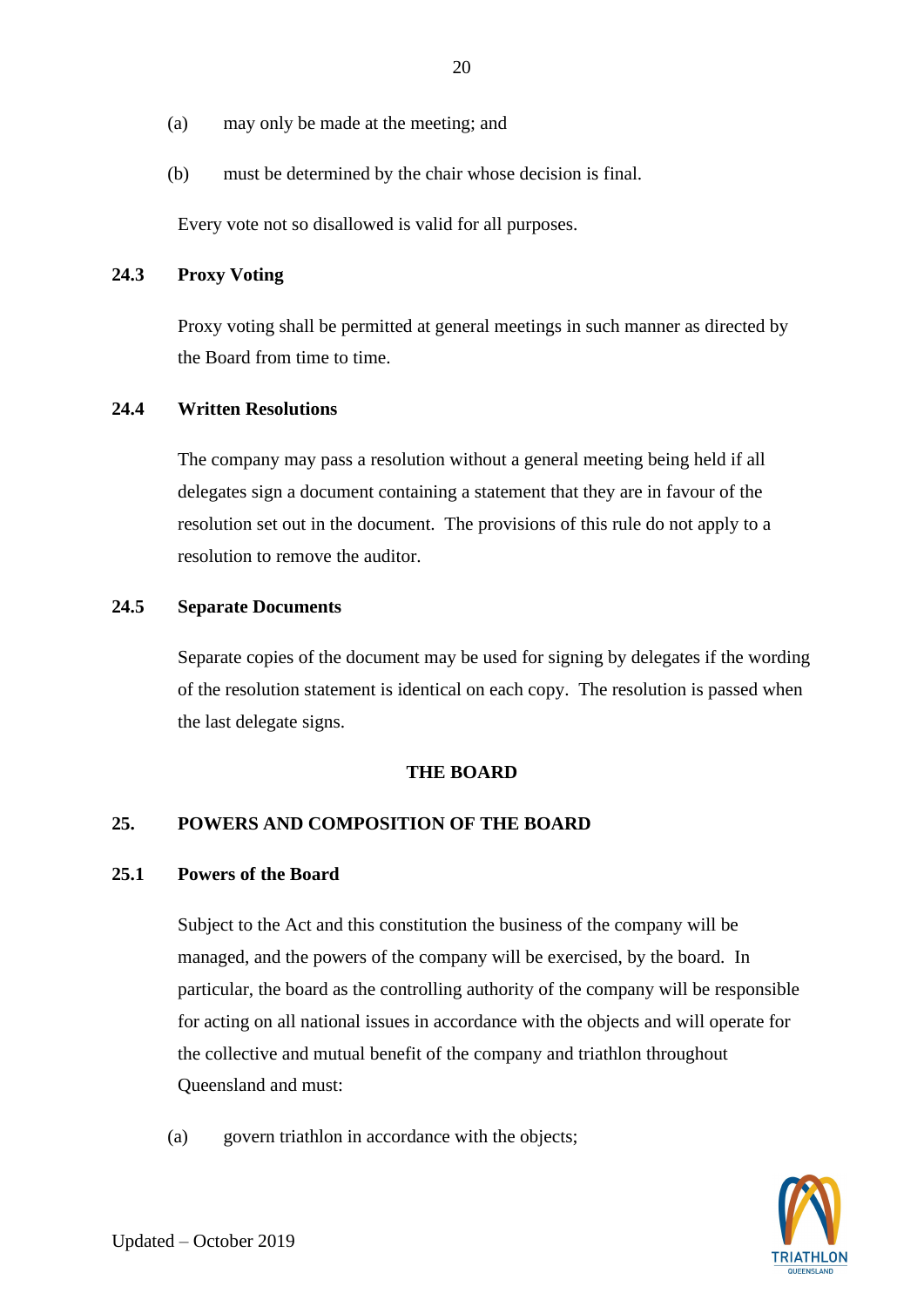- (b) enact the strategic direction of the company as endorsed by the general meeting;
- (c) by itself or by delegation to a committee, formulate, approve, issue, adopt, interpret and amend such by-laws, regulations and policies for the proper advancement, management administration of the company, the advancement of the objects and triathlon as it thinks is necessary or desirable;
- (d) review the company's performance in achieving its pre-determined aims, objectives, by-laws and policies;
- (e) manage the company's international responsibilities.

## <span id="page-23-0"></span>**25.2 Composition of the Board**

Unless otherwise determined by the company in general meeting the board will comprise not less than six (6) but no more than eight (8) directors as follows:

- (a) Six (6) interested directors who will be elected under **Rule 26**; and
- (b) Up to two (2) independent directors who may be appointed by the board in accordance with **Rule 27**.

The board may determine the interests of TQ are best served by the allocation of portfolios to directors. The board may vary the titles and portfolios of each of the directors in accordance with the needs of TQ from time to time.

# **25.3 Qualifications for Directors**

- (a) Nominees for interested director position on the board must be members of the Company.
- (b) The independent directors may have specific skills in commerce, finance, marketing, law or business generally or such other skills, which complement the board composition, but need not have experience in or exposure triathlon. They do not need to be members of the company.
- (c) Nominees for any director positions on the board must declare any position

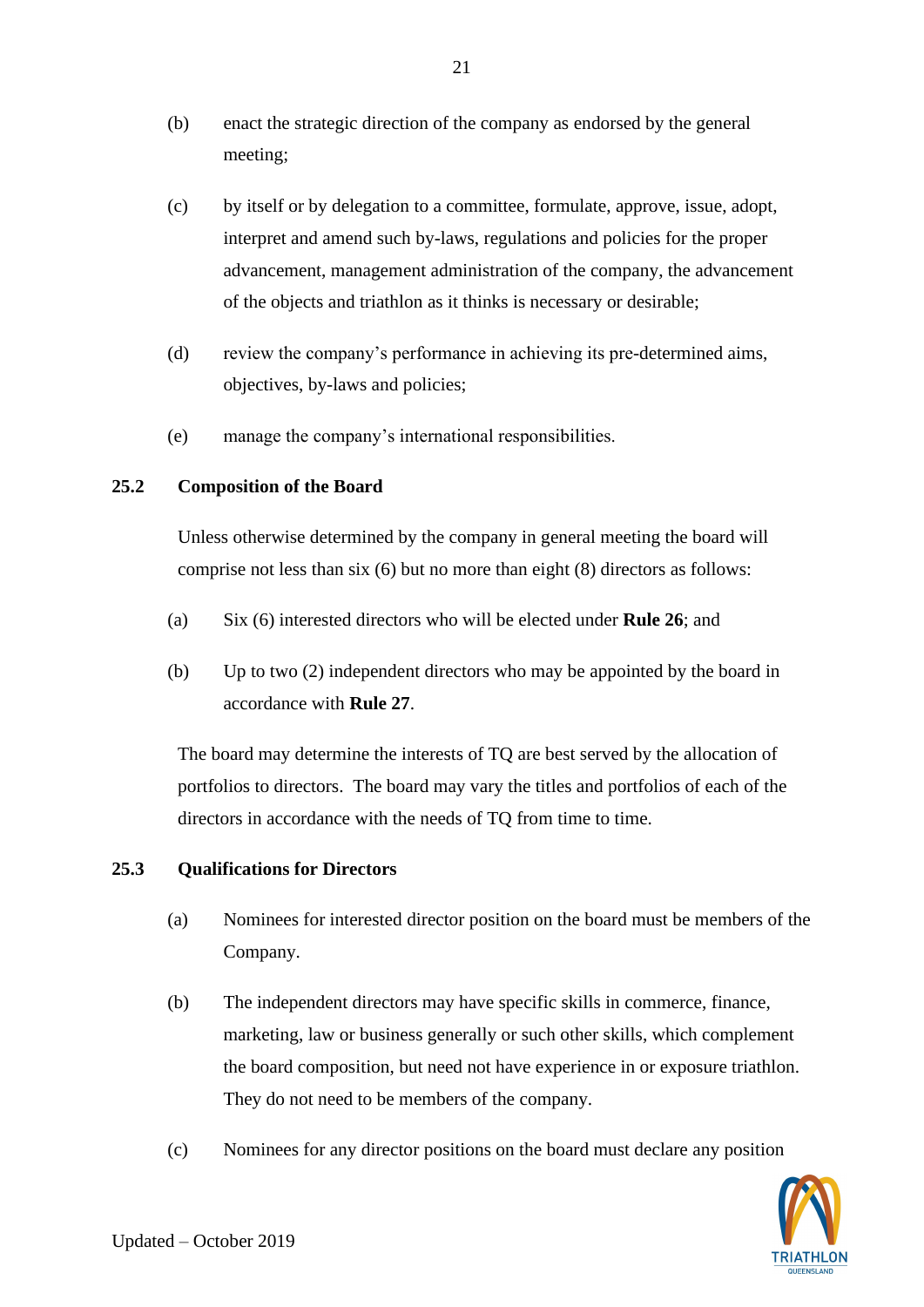they hold in an Affiliated Triathlon Club or Affiliated Triathlon Squad, including as an office bearer, director or a paid appointee. If the nominee is elected they must resign from any paid position in the Affiliated Triathlon Club or Affiliated Triathlon Squad.

## <span id="page-24-0"></span>**26. ELECTION OF INTERESTED DIRECTORS**

- (a) The Executive Director must call for nominations for interested director positions at least sixty (60) days before the date of the annual general meeting. All Affiliated Triathlon Clubs or Affiliated Triathlon Squads must be notified of the call for nominations.
- (b) Where an Affiliated Triathlon Club or Affiliated Triathlon Squad chooses to nominate more than one nominee for interested director, such Affiliated Triathlon Club or Affiliated Triathlon Squad shall have regard to the desire to achieve gender equity amongst the membership of the board.
- (c) Nominations for interested director positions must be:
	- (i) in writing;
	- (ii) on the prescribed form (if any) provided for that purpose;
	- (iii) endorsed by the Affiliated Triathlon Club or Affiliated Triathlon Squad confirming that the nominee is an individual member of the Affiliated Triathlon Club or Affiliated Triathlon Squad; and
	- (iv) certified by the nominee (who must be a member) expressing his or her willingness to accept the position for which he or she is nominated;
- (d) Nominations must be received by the Executive Director at least fourteen (14) days prior to the annual general meeting.
- (e) If the number of nominations received for the interested director positions is equal to the number of vacancies to be filled or if there are insufficient nominations received to fill all interested director vacancies on the board, then

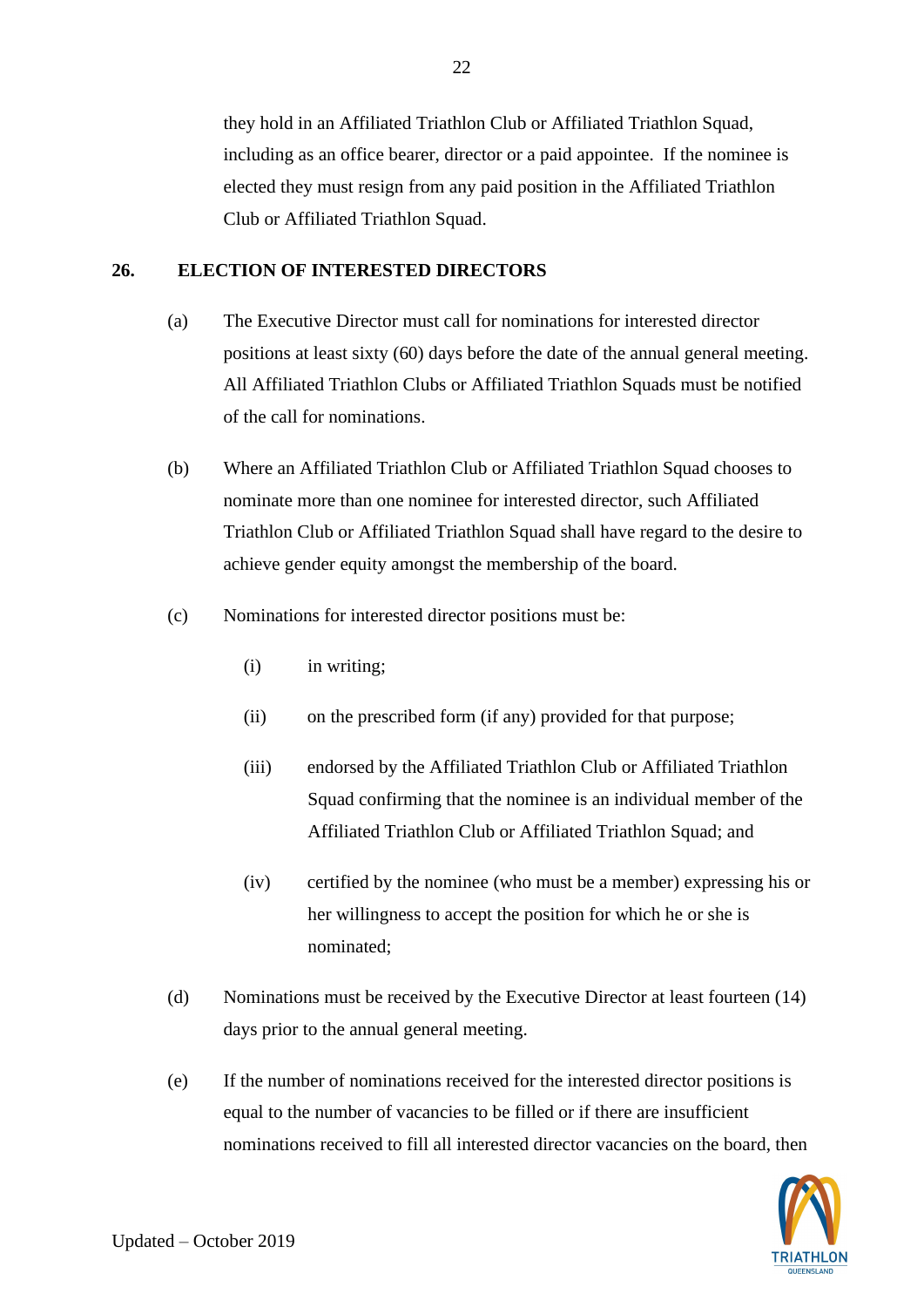those nominated must only be elected if they are elected by the members by secret ballot in such usual and proper manner as the chair directs.

- (f) If the number of nominations exceeds the number of vacancies to be filled, a secret ballot shall be taken in such usual and proper manner as the chair directs.
- (g) The voting shall be conducted by exhaustive ballot, the procedure for which will be detailed in by-laws.

# **27. APPOINTMENT OF INDEPENDENT DIRECTORS**

## **27.1 Appointment**

- (a) Independent directors may be appointed by the board in accordance with its requirements from time to time, however always in accordance with this constitution.
- (b) A director appointed under this clause cannot be a person who, within the previous twelve (12) months, was an unsuccessful nominee for the position of president or an interested director.
- (c) In appointing independent directors under this constitution, the board shall have regard to the desire to achieve gender equity amongst the membership of the board.

# <span id="page-25-0"></span>**28. ELECTION OF CHAIRMAN**

- 28.1 The Board will elect one Director to preside as Chairperson of the Board.
- 28.2 The Chairperson of the Board shall also hold the position of President.

# <span id="page-25-1"></span>**29. TERMS OF OFFICE**

- 29.1 All directors shall hold office for a two (2) year term from the time of election or appointment.
- 29.2 All Directors shall, upon the expiration of their initial terms of office, be eligible for

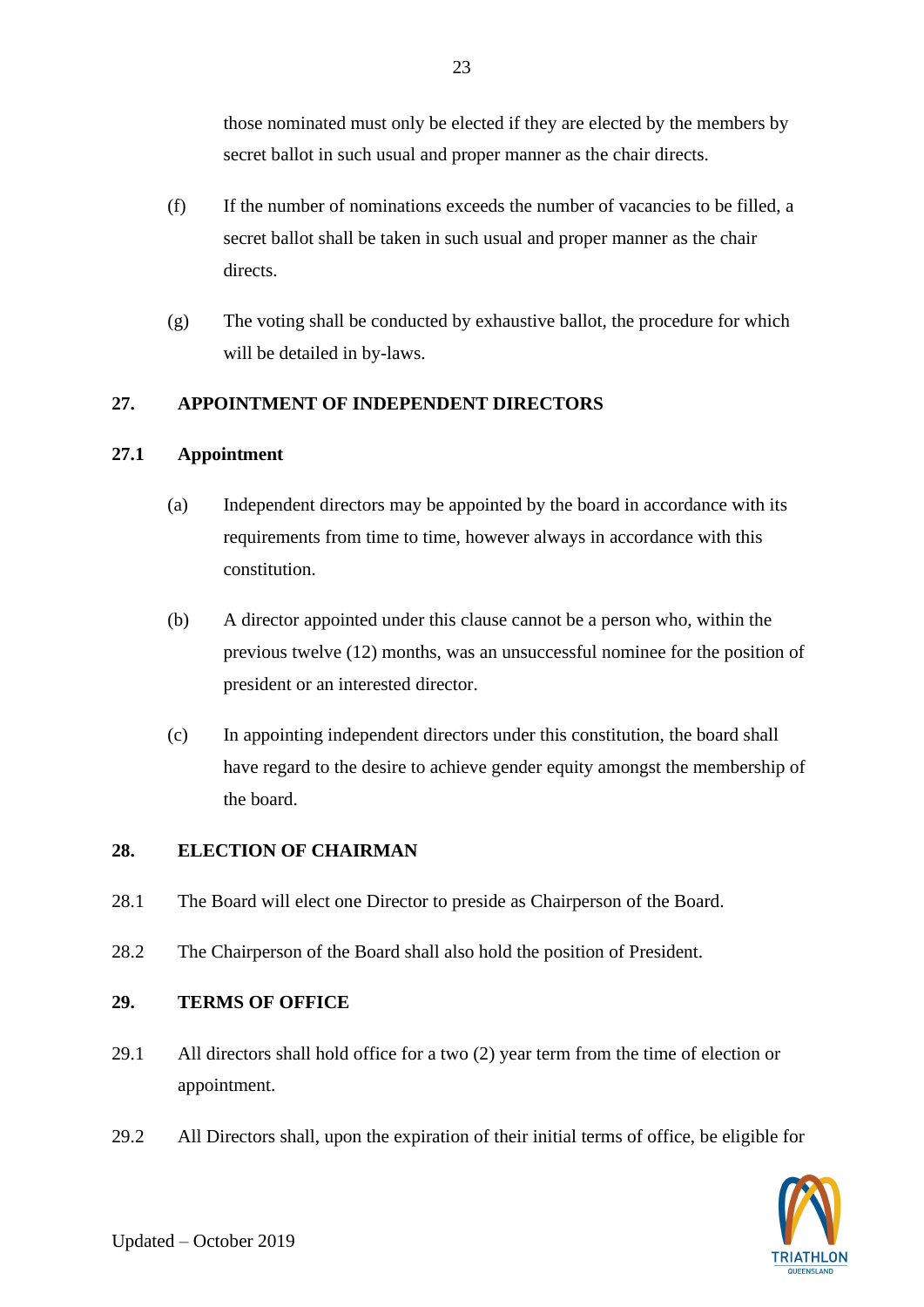re-election for a maximum of two (2) additional consecutive terms.

- 29.3 Three (3) interested directors shall be elected in each year of even number. The remaining three (3) interested directors shall be elected, in each year of odd number.
- 29.4 The President who has been elected prior to this clause [29](#page-25-1) being inserted shall remain in that position until the end of their term.
- 29.5 Should any adjustment to the term of directors elected under this constitution be necessary to ensure rotational terms in accordance with this constitution, this shall be determined by the board. If the board can not determine as between directors who have been in office for the same period, those to retire are to be selected by lot. Elections to subsequent boards shall then proceed in accordance with the procedures in this constitution with approximately half the board retiring each year.
- 29.6 Subject to this constitution the directors are not entitled to be paid remuneration. The directors may be paid travelling and other expenses that they properly incur:
	- (a) in attending board meetings or any meetings of committees of the board;
	- (b) in attending any general meetings; or
	- (c) in connection with the company's business.

## **30. VACATION OF OFFICE OF DIRECTOR**

## **30.1 Grounds for termination of a Director**

The office of a director is automatically vacated if the director:

- (a) becomes bankrupt; or
- (b) becomes of unsound mind or a person whose person or estate is liable to be dealt with in any way under the law relating to mental health; or
- (c) resigns office by written notice to the company at its registered office; or
- (d) becomes prohibited from being a director by virtue of the Act; or

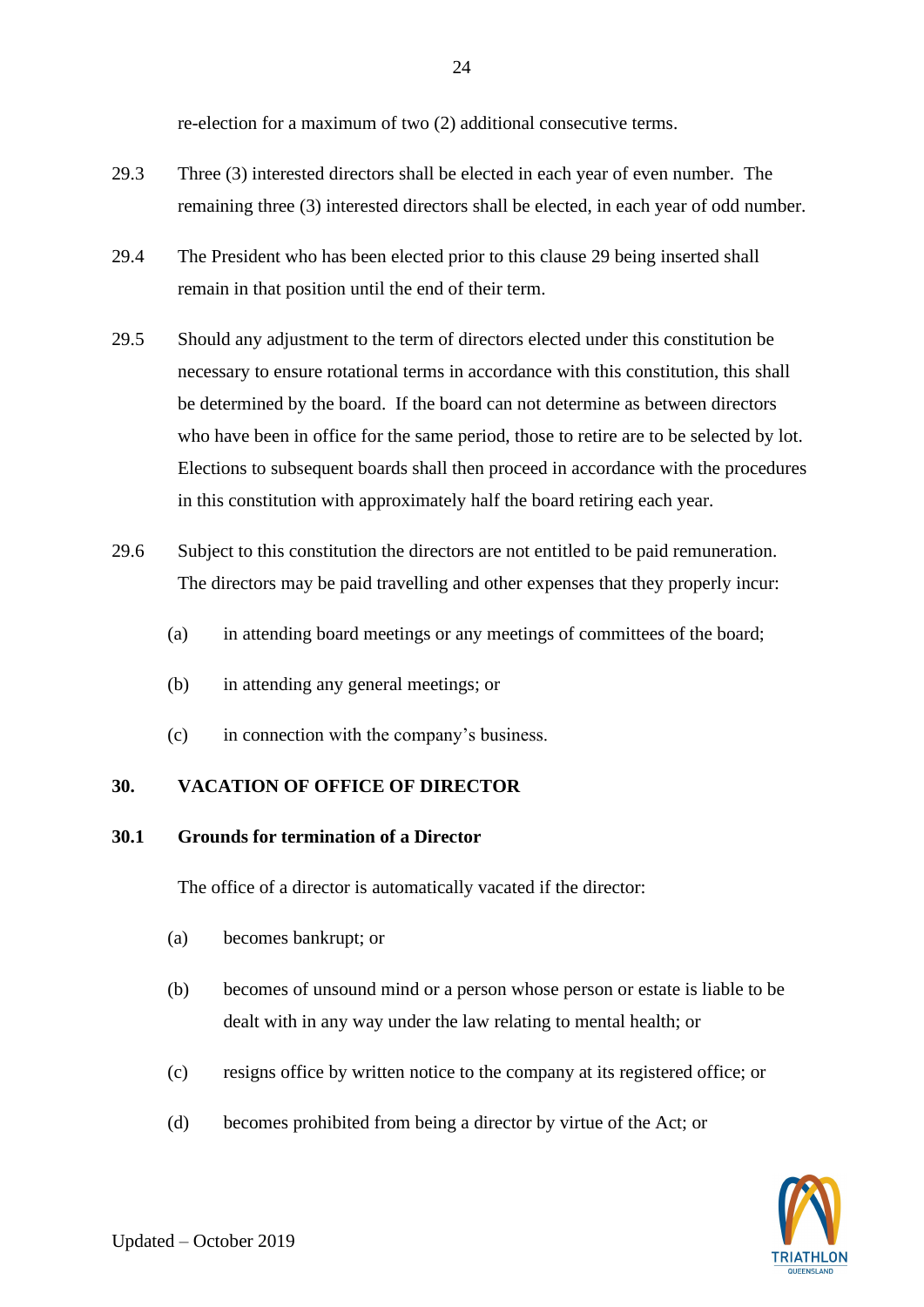- (e) accepts remuneration, payment or other benefits, other than prize money from the company other than in accordance with this constitution; or
- (f) is directly or indirectly interested in any contract or proposed contract with the company and fails to declare the nature of the interest in the manner required by this constitution; or
- (g) is removed from office under **Rule [30.2](#page-27-0)**; or
- (h) dies.

# <span id="page-27-0"></span>**30.2 Removal of a Director**

- (a) The company in a general meeting may remove any director, before the expiration of their term of office, in accordance with the provisions of the Act. If a director is removed in accordance with this Rule the office of the director becomes vacant and shall be filled in accordance with **Rule [31](#page-27-1)**.
- (b) Where:
	- (i) a resolution that a director be removed from office is proposed to members; and
	- (ii) the director makes representation in writing to the Executive Director and requests that such representations be notified to the members,

the Executive Director may send a copy of the representations to each individual member or, if they are not so sent, the director may require that they be read out at the meeting, and the representations shall be so read.

# <span id="page-27-1"></span>**31. CASUAL VACANCIES**

- 31.1 In the event of the death, removal, resignation or disqualification from office of a director, the board may appoint a new director to fill the casual vacancy. Such new director will hold office for the balance of the term of the director who has vacated the board.
- 31.2 In the event of the death, removal, resignation or disqualification from office of the chairman of the board:

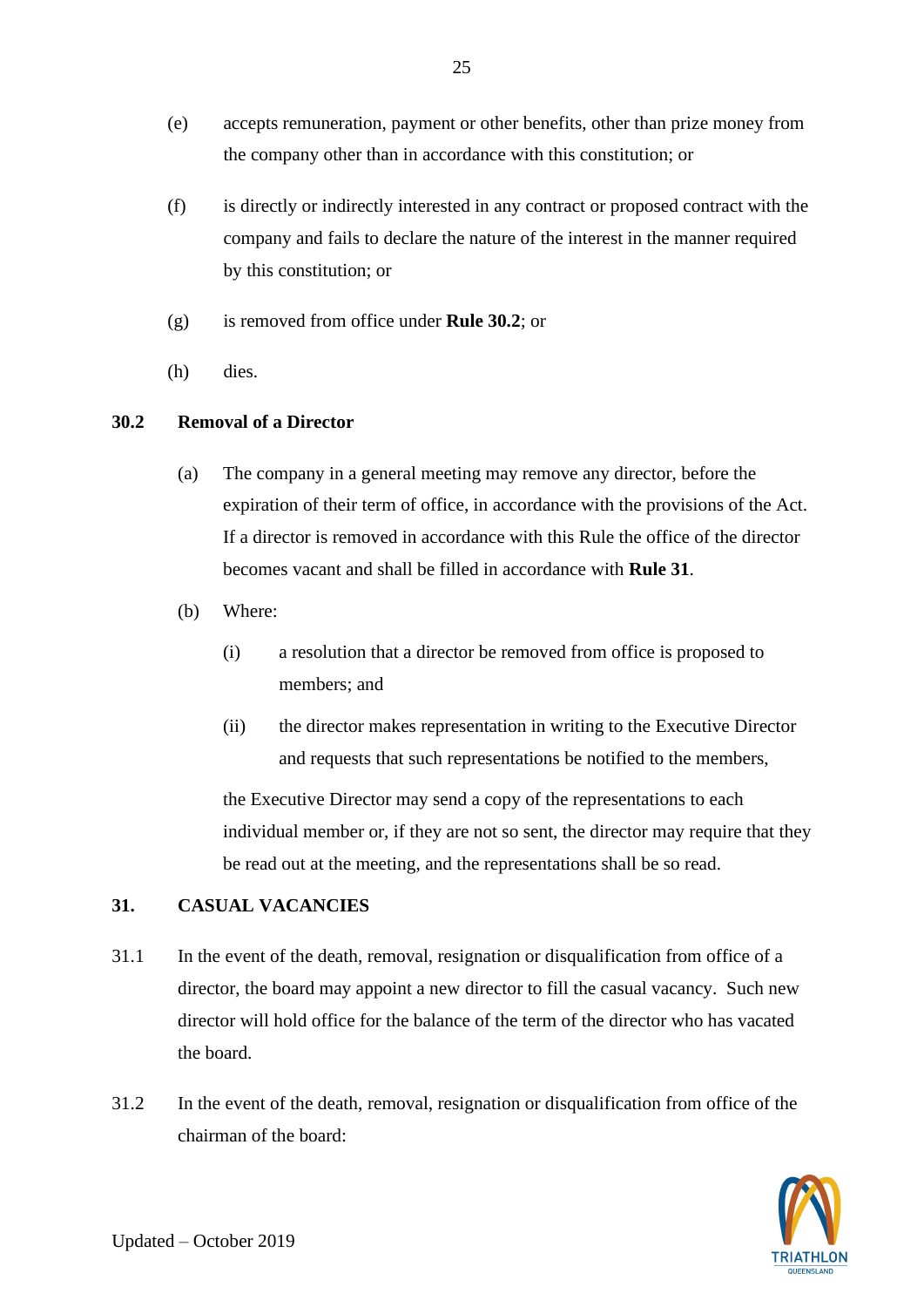## **(a) will appoint a new chairman from within its number to fill the vacancy.**

26

31.3 In the event of a vacancy or vacancies in the office of directors, the remaining directors may act but, if the number of remaining directors is not sufficient to constitute a quorum at a board meeting, they may act only for the purpose of ensuring the number of directors is a number sufficient to constitute a quorum or of calling a general meeting of the company.

#### <span id="page-28-0"></span>**32. MEETINGS OF THE BOARD**

#### **32.1 Board to Meet**

The board shall meet as often as is deemed necessary in every calendar year (but in any event a minimum of five (5) times) for the dispatch of business and may adjourn and, subject to this constitution otherwise regulate, its meetings as it thinks fit. The Executive Director shall, on the requisition of two (2) directors, convene a meeting of the board within a reasonable time.

#### **32.2 Notice of Board Meetings**

Unless all directors agree to hold a meeting at shorter notice (which agreement shall be sufficiently evidenced by their presence) not less than seven (7) days oral or written notice of the meeting of the board shall be given to each director by the Executive Director. The agenda shall be forwarded to each director not less than three (3) days prior to such meeting.

## **32.3 Chair of Board Meeting**

The president shall preside at every meeting of the board. If the president is not present, or is unwilling or unable to preside, the directors shall choose one (1) of their number to preside as chair for that meeting only.

#### **32.4 Decisions of Board**

Subject to this constitution, questions arising at any meeting of the board shall be decided by a majority of votes and all questions so decided shall for all purposes be deemed a determination of the board. All directors shall have one (1) vote on any

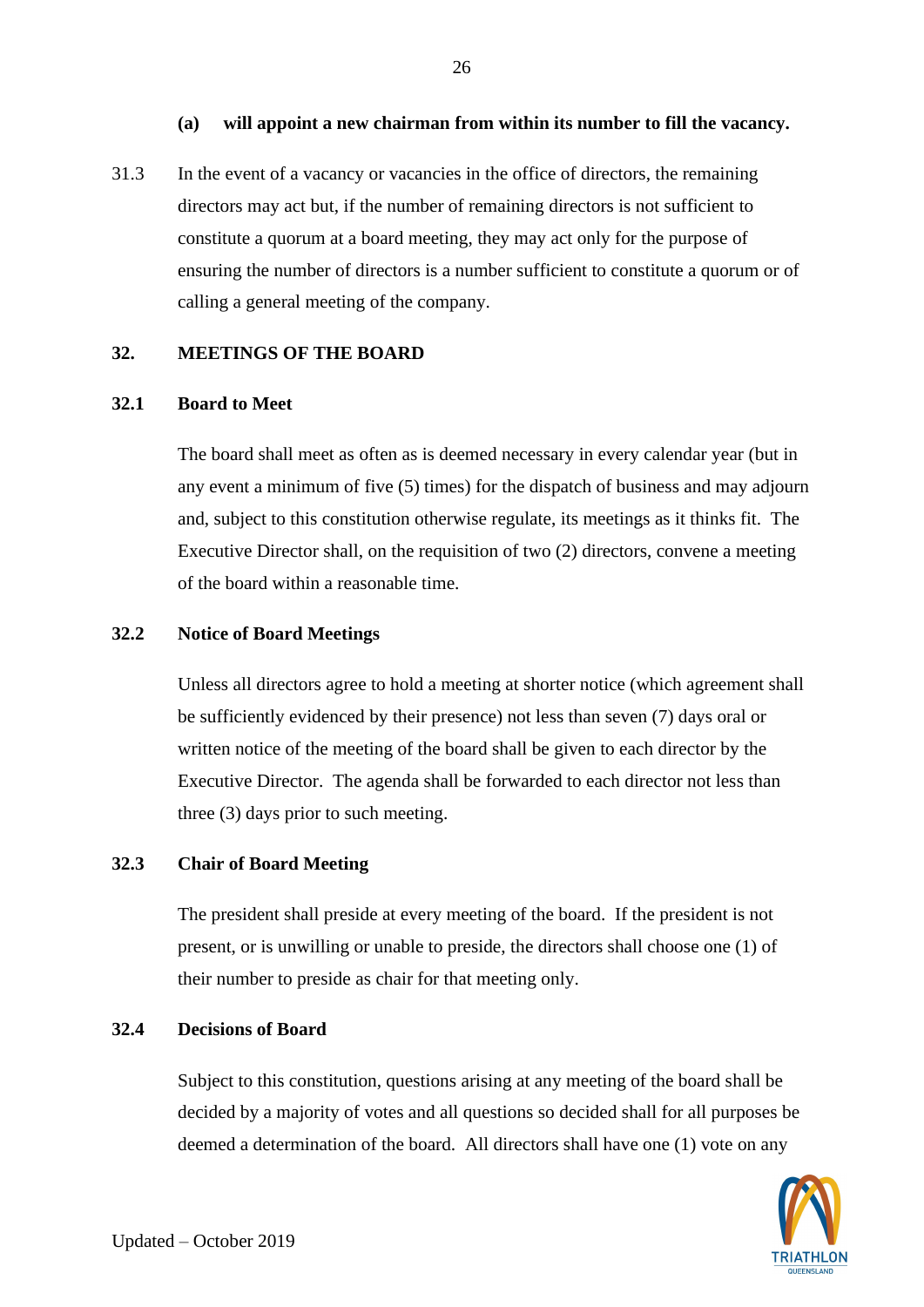question. The chair shall also have a casting vote where voting is equal.

## <span id="page-29-0"></span>**32.5 Resolutions not in Meeting**

- (a) A resolution in writing or evidenced by an acceptable electronic written communication by all the directors shall be as valid and effectual as if it had been passed at a meeting of directors duly convened and held. Any such resolution may consist of several documents in like form each signed by one (1) or more of the directors.
- (b) Without limiting the power of the board to regulate their meetings as they think fit, a meeting of the board may be held where one (1) or more of the directors is not physically present at the meeting, provided that:
	- (i) all persons participating in the meeting are able to communicate with each other effectively, simultaneously and instantaneously, whether by means of telephone or other form of communication;
	- (ii) notice of the meeting is given to all the directors entitled to notice in accordance with the usual procedures agreed upon or laid down from time to time by the board and such notice specifies that directors are not required to be present in person;
	- (iii) in the event that a failure in communications prevents condition (i) from being satisfied by that number of directors which constitutes a quorum, and none of such directors are present at the place where the meeting is deemed by virtue of the further provisions of this rule to be held, then the meeting shall be suspended until condition (i) is satisfied again. If such condition is not satisfied within fifteen (15) minutes from the interruption the meeting shall be deemed to have terminated;
	- (iv) any meeting held where one (1) or more of the directors is not physically present shall be deemed to be held at the place specified in the notice of meeting provided a director is there present and if no director is there present the meeting shall be deemed to be held at the place where the chair is located.

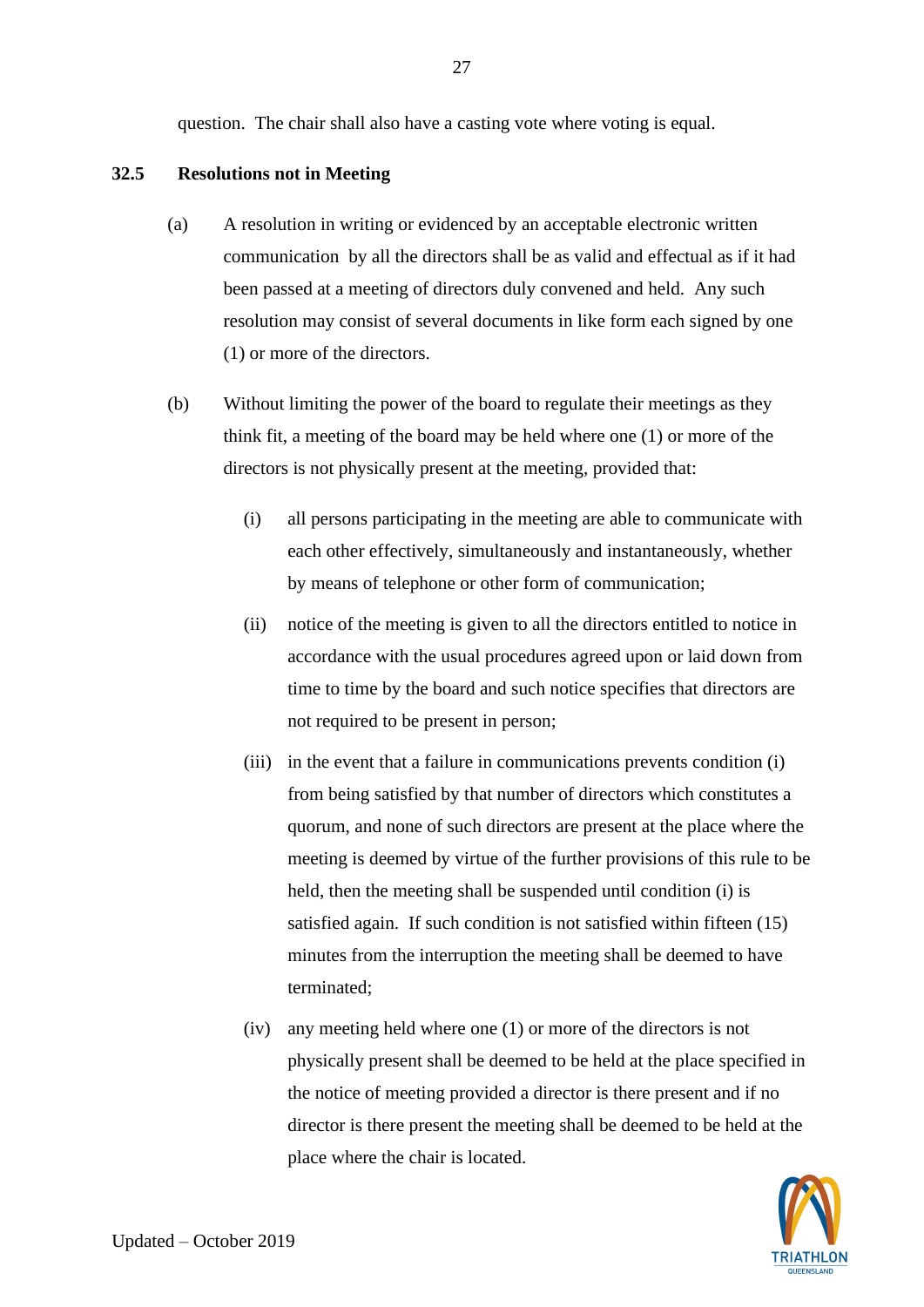## **32.6 Quorum**

At meetings of the board the number of directors whose presence (or participation under **Rule [32.5](#page-29-0)**) is required to constitute a quorum is the majority of the directors but, where casual vacancies exist, shall be a minimum of three (3) directors.

#### **32.7 Validity of Board Decisions**

A procedural defect in decisions taken by the board shall not result in such decision being invalidated.

## **32.8 Minutes**

The board will cause minute books to be kept in which the company records within one month:

- (a) proceedings and resolutions of general meetings and other meetings of members; and
- (b) proceedings and resolutions of board meetings (including meetings of a committee of the board); and
- (c) resolutions passed by members without a meeting; and
- (d) resolutions passed by the board without a meeting.

The board must ensure that minutes of a meeting are signed within a reasonable time after the meeting by the chair of the meeting or the chair of the next meeting. The board must ensure that minutes of the passing of a resolution without a meeting are signed by a director within a reasonable time after the resolution was passed.

## **33. CONFLICTS OF INTEREST**

#### **33.1 Directors' Interests**

A director is disqualified by holding any place of profit or position of employment in the company, any Affiliated Triathlon Club or Affiliated Triathlon Squad or in any company or incorporated association in which the company is a shareholder or otherwise interested or from contracting with the company either as vendor,

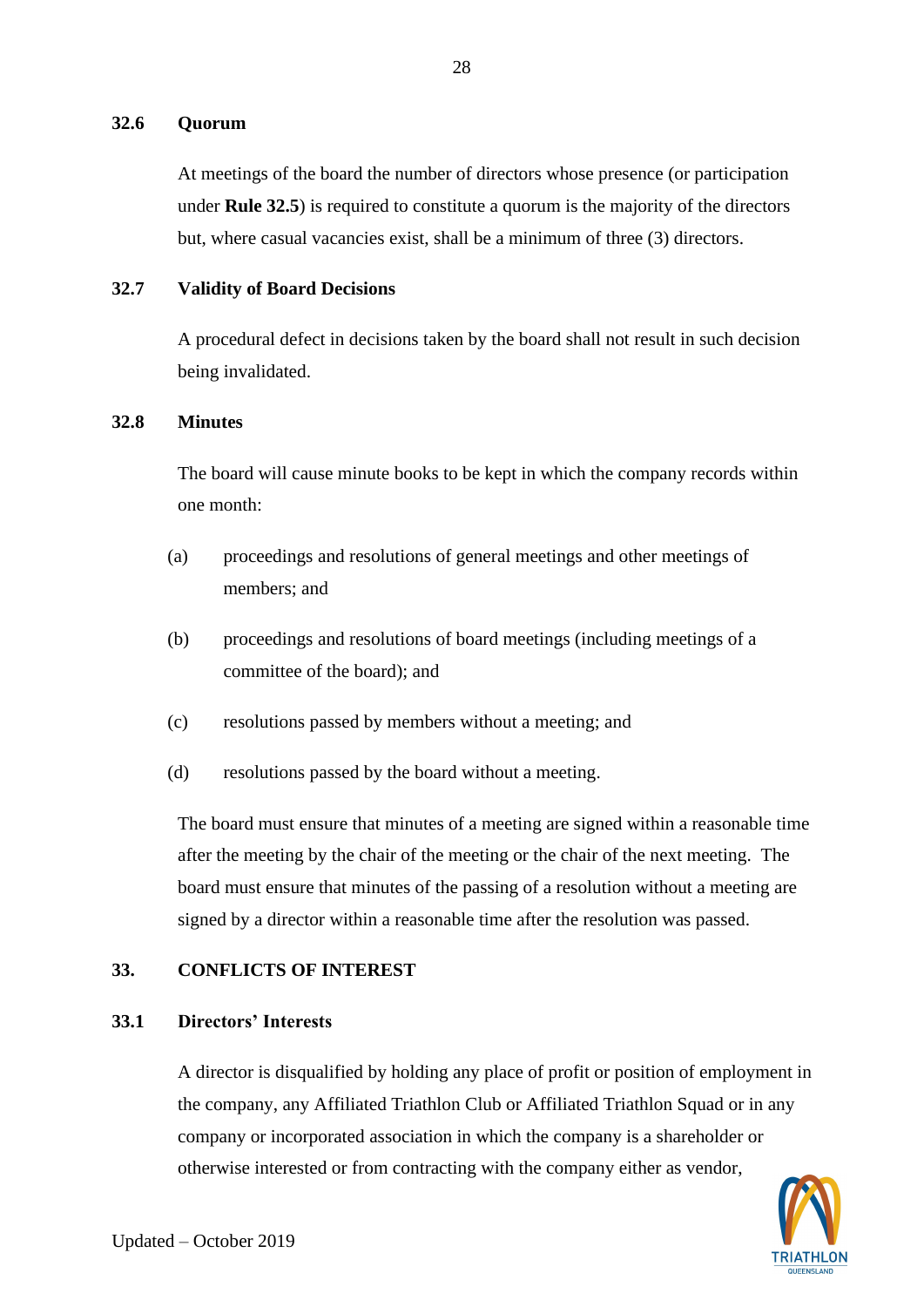purchaser or otherwise except with express resolution of approval of the board. Any such contract or any contract or arrangement entered into by or on behalf of the company in which any director is in any way interested shall, to the extent permitted by law, be voided for such reason.

#### **33.2 Conflict of Interest**

A director shall declare his interest in any:

- (a) contractual matter;
- (b) selection matter;
- (c) disciplinary matter; or
- (d) other financial matter;

in which a conflict of interest arises or may arise, and shall, unless otherwise determined by the board, absent himself from discussions of such matter and shall not be entitled to vote in respect of such matter. If the director votes, the vote shall not be counted. In the event of any uncertainty as to whether it is necessary for a director to absent himself from discussions and refrain from voting, the issue should be immediately determined by vote of the board, or if this is not possible, the matter shall be adjourned or deferred.

#### <span id="page-31-0"></span>**33.3 Disclosure of Interests**

The nature of the interest of such director must be declared by the director at the meeting of the board at which the contract or other matter is first taken into consideration if the interest then exists or in any other case at the first meeting of the board after the acquisition of the interest. If a director becomes interested in a contract or other matter after it is made or entered into the declaration of the interest must be made at the first meeting of the board held after the director becomes so interested.

#### <span id="page-31-1"></span>**33.4 General Disclosure**

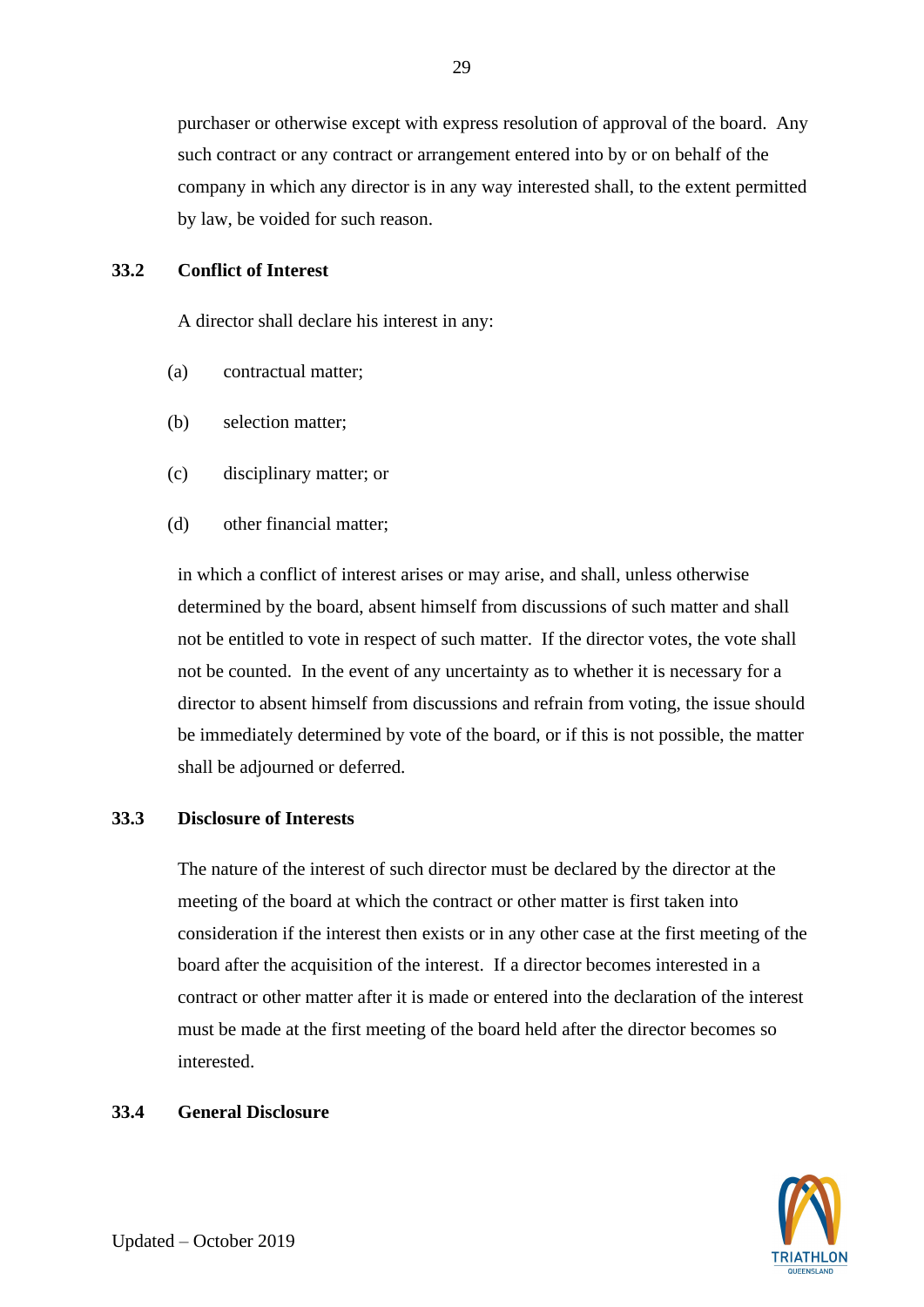A general notice that a director is a member of any specified firm or company and is to be regarded as interested in all transactions with that firm or company is sufficient declaration under **Rule [33.3](#page-31-0)** as regards such director and the said transactions. After such general notice it is not necessary for such director to give a special notice relating to any particular transaction with that firm or company.

#### **33.5 Recording Disclosures**

It is the duty of the Executive Director to record in the minutes any declaration made or any general notice given by a director in accordance with **Rule [33.3](#page-31-0) and [33.4](#page-31-1)**.

## **MANAGEMENT**

#### **34. EXECUTIVE DIRECTOR**

#### **34.1 Appointment of Executive Director**

The board may appoint a Executive Director shall for such term and on such conditions as it thinks fit. Executive Director

## **34.2 Executive Director to act as Secretary**

The Executive Director shall act as and carry out the duties of company secretary.

## **34.3 Broad Power to Manage**

The company shall be managed by the Executive Director who may exercise all powers of the company which are not, under the Act or these rules, required to be exercised by the board or by the company in general meeting. The Executive Director shall administer triathlon in Queensland in accordance with the rules and regulations of the ITU, this constitution, the by-laws and all policy directions and the terms of his or her appointment.

#### **34.4 Executive Director May Employ**

The Executive Director, in consultation with the board, may employ such office personnel as are deemed necessary from time to time and such appointments shall be for such period and on such conditions as the Executive Director and the board



30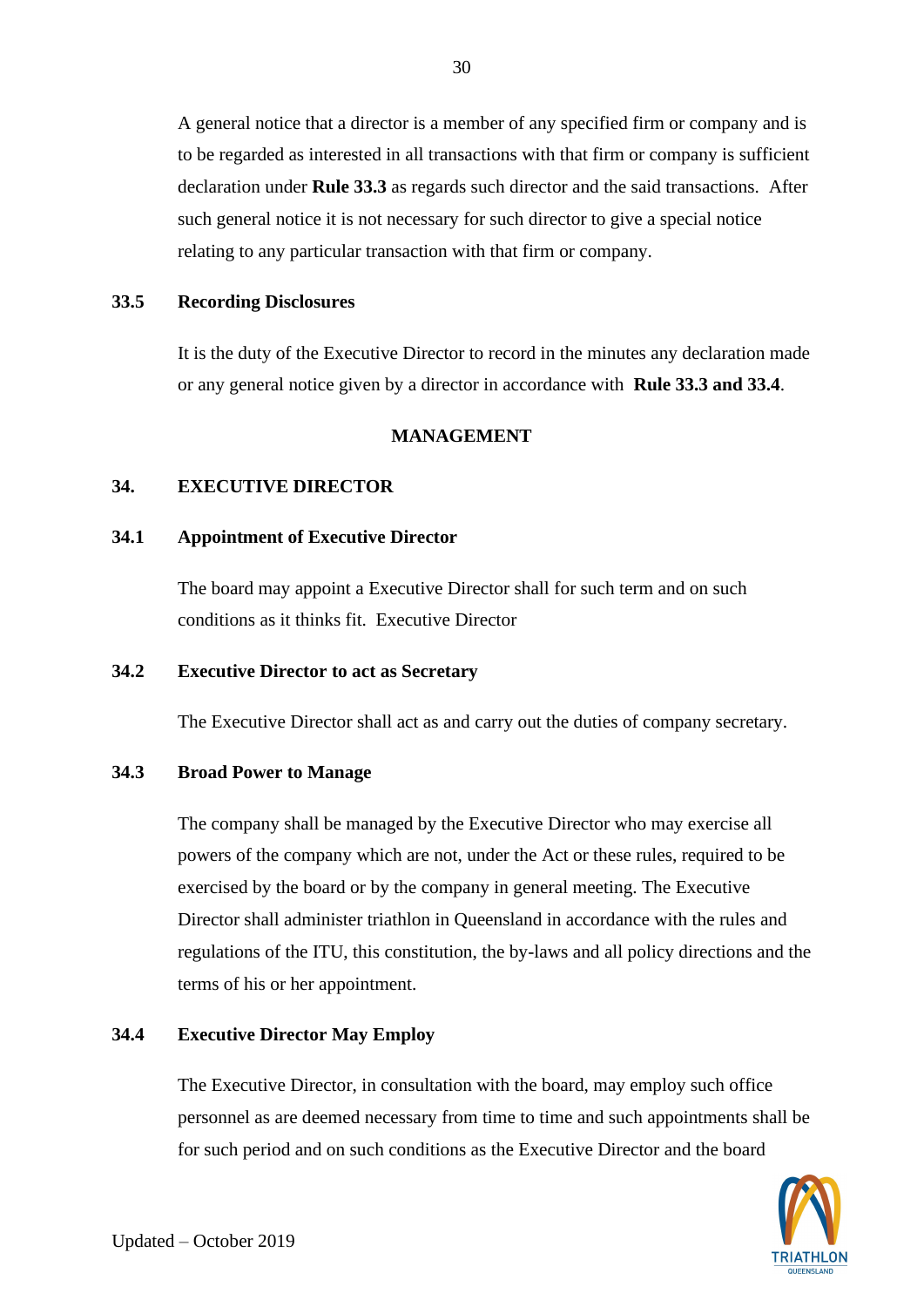determine.

## **DELEGATED BODIES**

## **35. COMMITTEES & DELEGATES**

## **35.1 Board may Delegate Functions to Committees**

The board may by instrument in writing create or establish or appoint from amongst its own members, the members, or otherwise, committees to carry out such duties and functions, and with such powers, as the board determines. Any decision of a Committee is only a recommendation to the Board and all decisions must be approved by the Board.

## **35.2 Delegation by Instrument**

The board may in the establishing instrument delegate such functions as are specified in the instrument, other than:

- (a) this power of delegation; and
- (b) a function imposed on the board by the Act or any other law or this constitution.

## **35.3 Delegated Function Exercised in Accordance With Terms**

A function, the exercise of which has been delegated under this rule, may whilst the delegation remains unrevoked be exercised from time to time in accordance with the terms of the delegation.

## **35.4 Procedure of Committee**

- (a) The procedures for any committee established shall, with any necessary or incidental amendment, be the same as that applicable to meetings of the board under **Rule [32](#page-28-0)**. The quorum shall be determined by the committee, but shall be no less than the majority of the total number of committee members.
- (b) A director or the Executive Director shall be ex-officio members of any

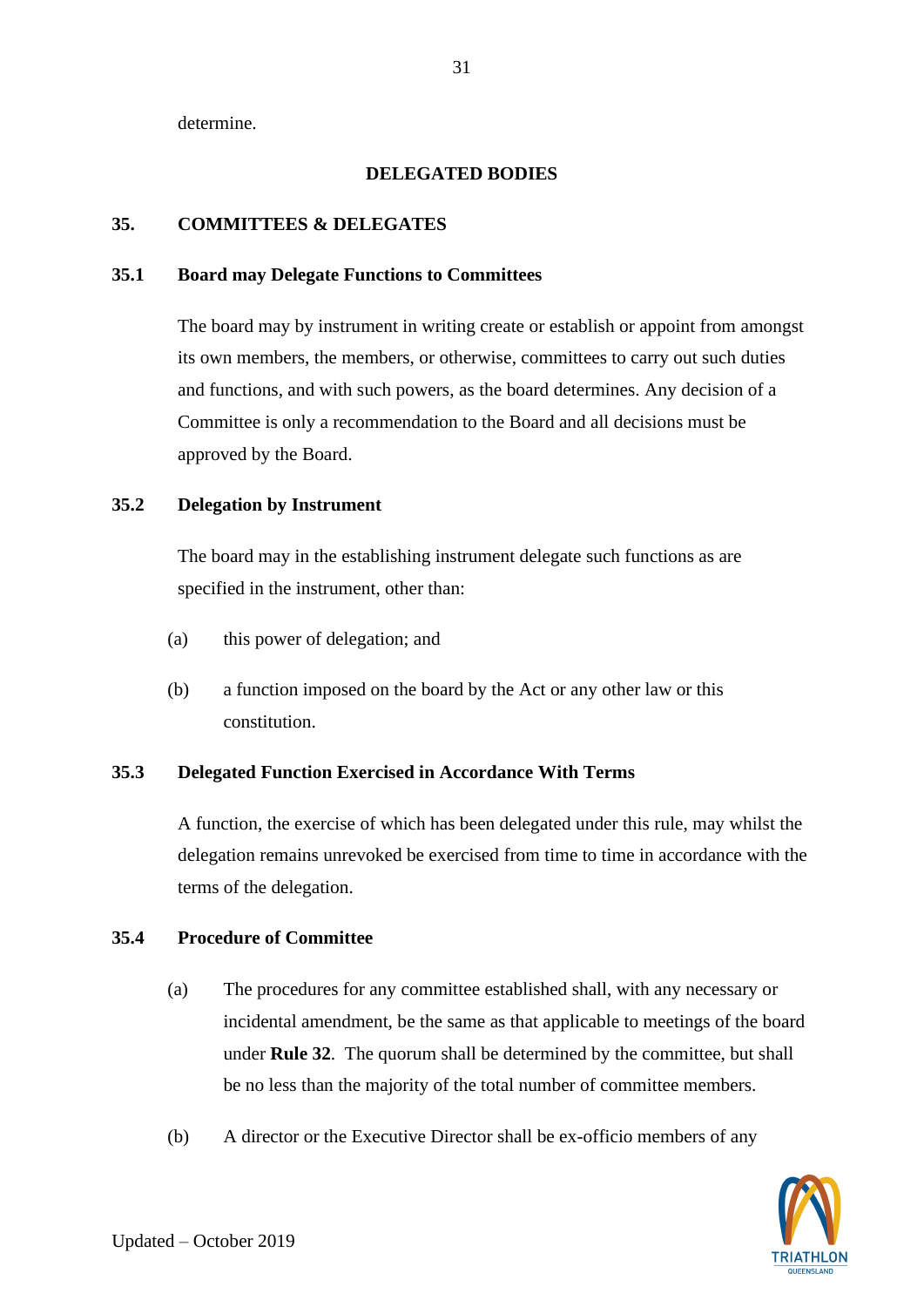committee so appointed.

(c) Within seven (7) days of any meeting of any committee, the committee shall send a copy of the minutes and any supporting documents to the Executive Director.

#### **35.5 Delegation may be Conditional**

A delegation under this rule may be made subject to such conditions or limitations as to the exercise of any function or at the time or circumstances as may be specified in the delegation.

## **35.6 Revocation of Delegation**

The board may by instrument in writing, revoke wholly or in part any delegation made under this rule, and may amend, repeal or veto any decision made by such committee under this rule where such decision is contrary to this constitution, the by-laws, the act, the objects or the committee's delegation.

#### **BY-LAWS**

#### <span id="page-34-0"></span>**36. BY-LAWS**

#### **36.1 Board to Formulate By-laws**

The board may from time to time as circumstances dictate, formulate, interpret, adopt, make, alter and amend the by-laws for the proper advancement, management and administration of the company and the advancement of the objects and triathlon as it thinks necessary or desirable. The by-laws must (as far as practicable) be in conformity with the rules and regulations of the ITU and must be consistent with this constitution and all policy directives of the company. The by-laws are binding on all members.

## **36.2 By-laws Deemed Applicable**

All by-laws and regulations of the Former Body in force at the date of the approval of this constitution (including existing by-laws) insofar as such rules and regulations



32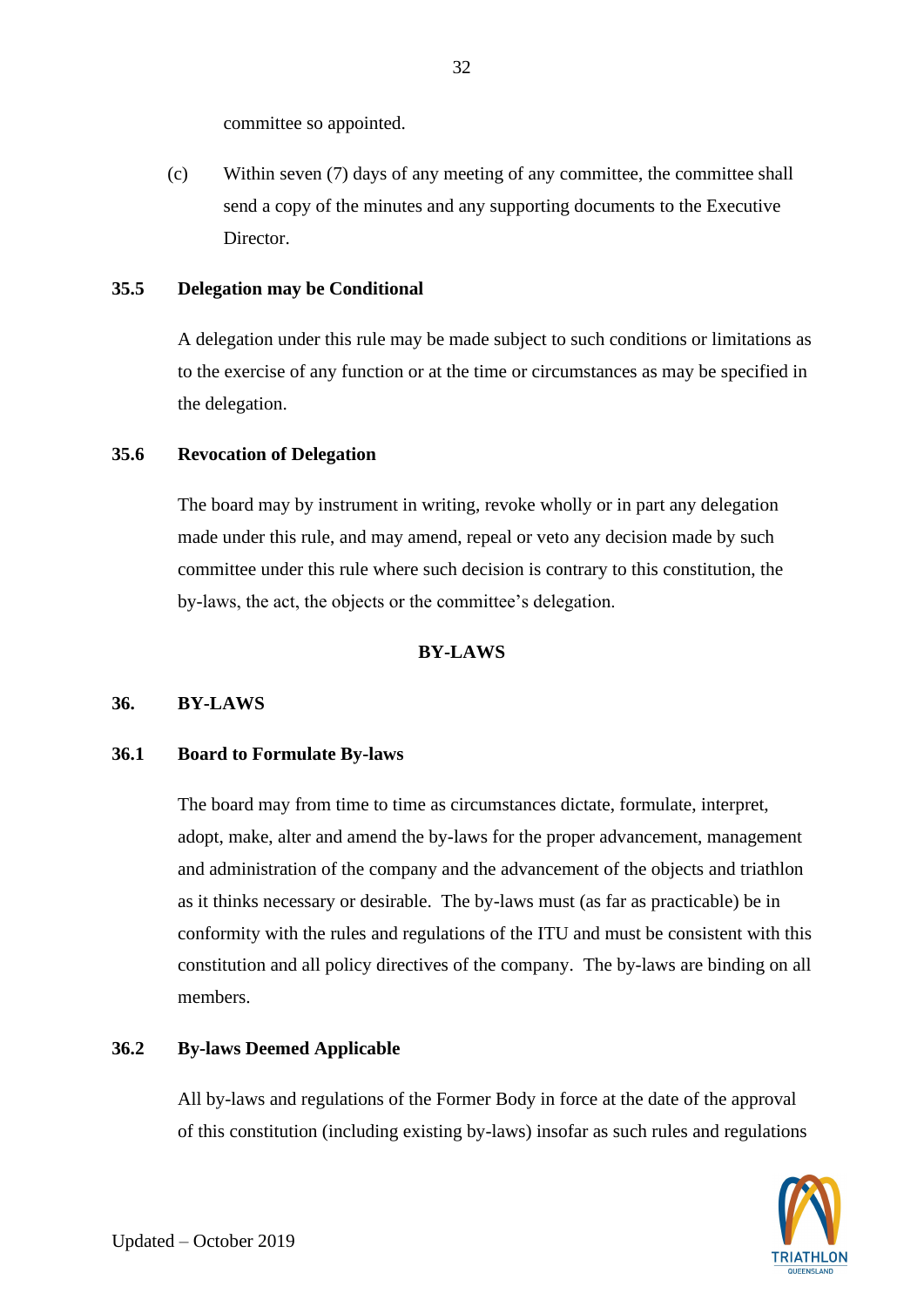are not inconsistent with, or have been replaced by this constitution, shall continue in force under this constitution.

## **36.3 Notices Binding**

The Executive Director must bring to the notice of Affiliated Triathlon Clubs or Affiliated Triathlon Squads all by-laws and any formulation, interpretation, amendment, alteration and repeal of them. Affiliated Triathlon Clubs or Affiliated Triathlon Squads shall be obliged to draw such notices to the attention of their members. Notices are binding upon all members.

## **MISCELLANEOUS**

# **37. EXECUTION WITHOUT COMMON SEAL**

The Company may execute a document without using a common seal if the document is signed by:

- (a) two (2) directors of the company; or
- (b) a director and the Executive Director.

# **38. DIRECTORS' INTERESTS**

A director may NOT sign a document to which the seal of the company is fixed where the director is interested in the contract or arrangement to which the document relates.

## **39. NEGOTIABLE INSTRUMENTS**

Any two (2) directors may sign, draw, accept, endorse or otherwise execute a negotiable instrument. This provision is subject to the board determining that a negotiable instrument may be signed, drawn, accepted, endorsed or otherwise executed in a different way.

## **40. REGISTERS**

Subject to the Act, the board will cause the following company registers to be kept:

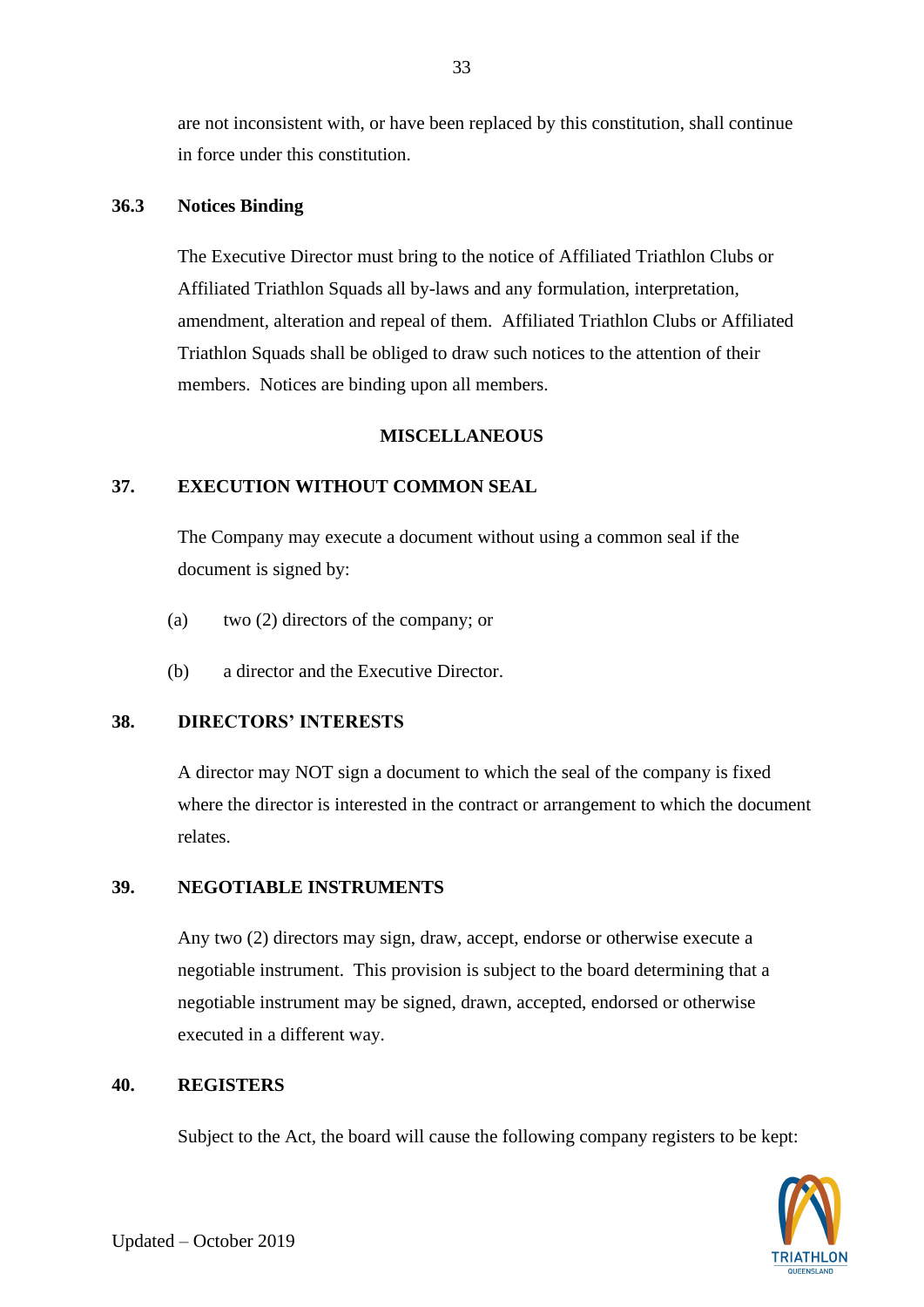(a) a register of members;

(b) where debentures are issued, a register of debenture holders.

Having regard to privacy and confidentiality considerations, an extract of the register of members, excluding the address of any individual member or director shall be available for inspection and copying by members, upon reasonable request.

## **41. ACCOUNTING RECORDS**

The board will cause proper accounting and other records to be kept and will distribute copies of financial statements as required by the Act.

## **42. ACCESS TO RECORDS**

The board will from time to time determine whether and to what extent and at what times and places and under what conditions or regulations the accounting and other records of the company or any of them will be open to the inspection of Members not being directors. No member (other than directors or Affiliated Triathlon Club or Affiliated Triathlon Squad) has any right of inspecting any accounting or other records of the company except as conferred by statute or authorised by the board or by a resolution passed at a general meeting.

#### **43. AUDITOR**

- 43.1 A properly qualified auditor or auditors shall be appointed and the remuneration of such auditor or auditors fixed by the general meeting and duties regulated in accordance with the Act.
- 43.2 The accounts of the company including the profit and loss accounts and balance sheet shall be examined by the auditor at least once every year.

## **44. GIVING OF NOTICES**

- 44.1 The company may give notice to any director or member:-
	- (a) personally; or

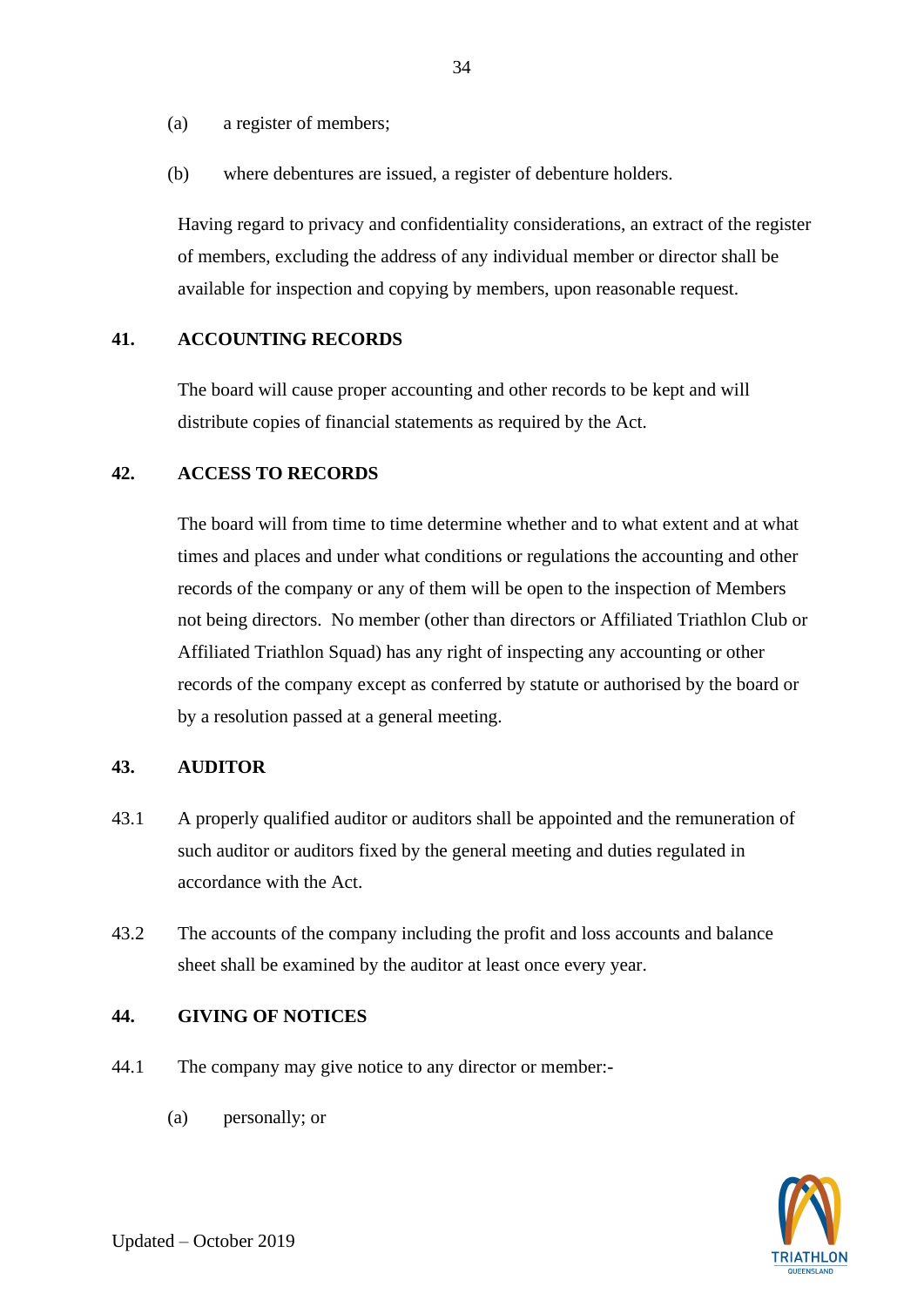- (b) by sending it by post to the address of the director as notified to the board or the address for the member in the register of members or the alternative address (if any) nominated by the director or member; or
- (c) by sending it to the facsimile number or electronic address (if any) nominated by the director or the member.
- 44.2 Any notice sent by post is taken to have been given three days after it is posted. Any notice sent by facsimile or other electronic means is taken to be given on the business day after it is sent.

# **45. ENTITLEMENT TO NOTICES**

- 45.1 Notice of every general meeting will be given in any manner authorised by this constitution to:
	- (a) the Affiliated Triathlon Clubs or Affiliated Triathlon Squads;
	- (b) the directors; and
	- (c) the auditor for the time being of the company.
- 45.2 No other person is entitled to receive notices of general meetings. Notice to individual members shall be deemed given by notice being given in accordance with this constitution to the Affiliated Triathlon Club or Affiliated Triathlon Squad of that individual member.

# **46. INDEMNITY**

- 46.1 To the extent permitted by law, the company shall indemnify its directors and employees out of the assets of the company for any liability (including legal costs) incurred by a director or employee:
	- (a) in or arising out of the conduct of the business of the company, or in or arising out of the discharge of the duties or employment of the director or employee, as the case may be; and
	- (b) to a person, other than the company or a related body corporate of the company, unless the liability arises out of conduct on the part of the